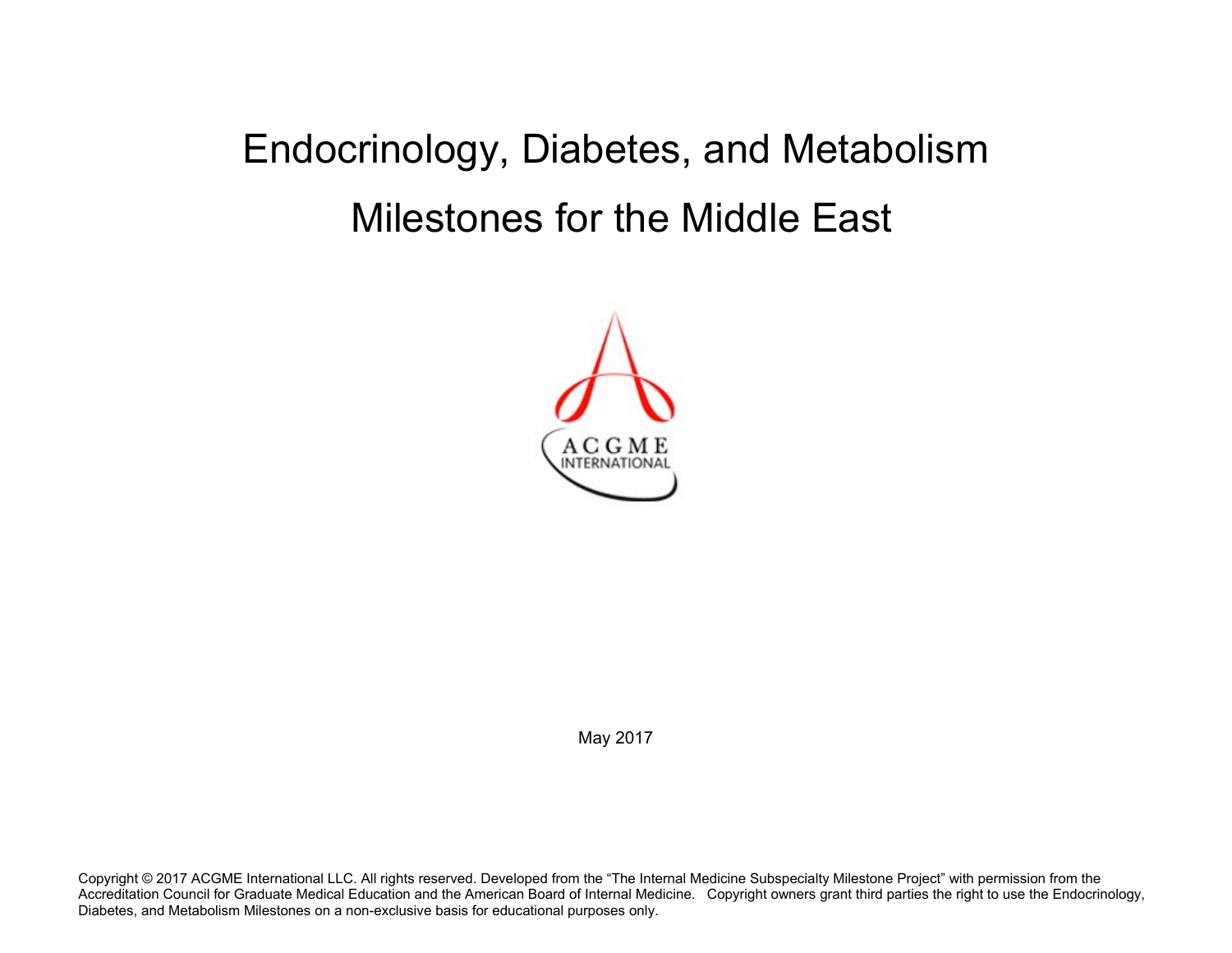The Endocrinology, Diabetes, and Metabolism Milestones for the Middle East

The Milestones are designed only for use in evaluation of fellows in the context of their participation in ACGME-I-accredited fellowship programs. The Milestones provide a framework for the assessment of the development of the fellow in key dimensions of the elements of physician competency in a subspecialty. They neither represent the entirety of the dimensions of the six domains of physician competency, nor are they designed to be relevant in any other context.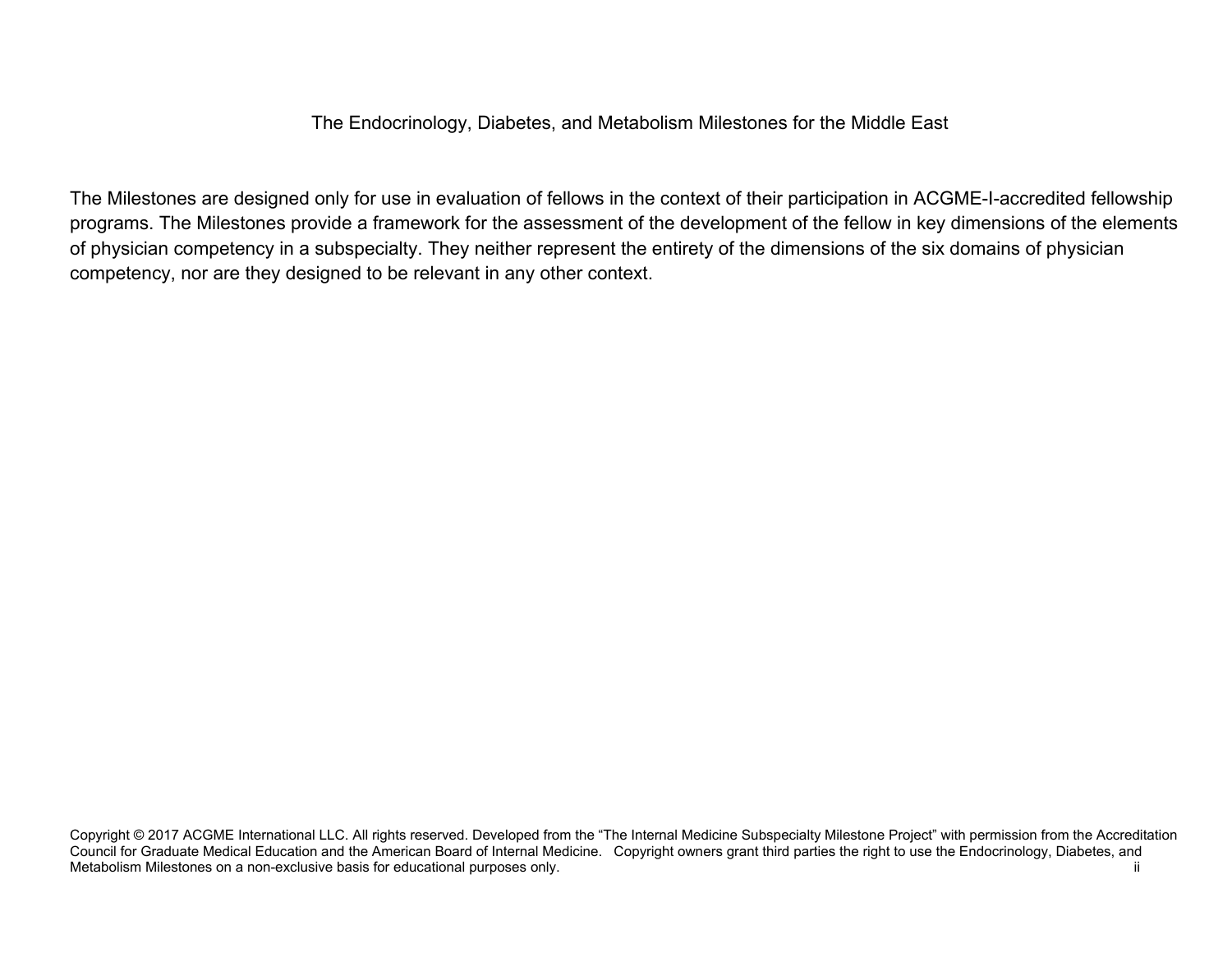## **Milestones Reporting**

This document presents milestones designed for programs to use in semi-annual review of fellow performance and reporting to the ACGME-I. Milestones are knowledge, skills, attitudes, and other attributes for each of the ACGME-I competencies organized in a developmental framework from less to more advanced. They are descriptors and targets for fellow performance as a learner moves from entry into their program through graduation.

For each period, review and reporting will involve selecting milestone levels that best describe each fellow's current performance and attributes. Milestones are arranged in numbered levels. Tracking from "Critical Deficiencies"/"Level 1" to "Aspirational"/"Level 5" is synonymous with moving from novice to expert in the subspecialty. These levels do not correspond with time in the educational program. Dependent upon previous education and experience, fellows may enter a program at varying points in the Milestones.

Selection of a level implies that the fellow substantially demonstrates the milestones in that level, as well as those in lower levels (see the diagram on page v).

**Critical Deficiencies/Level 1:** These learner behaviors are not within the spectrum of developing competence. Instead, they indicate significant deficiencies in a resident's performance.

 **Column 2/Level 2:** Describes behaviors of an early learner.

**Column 3/Level 3:** Describes behaviors of a fellow who is advancing and demonstrating improvement in performance related to the Milestones.

**Ready for Unsupervised Practice/Level 4:** Describes behaviors of a fellow who substantially demonstrates the milestones identified for a physician who is ready for unsupervised practice. This column is designed as the graduation target, but the resident/fellow may display these milestones at any point during the educational program.

**Aspirational/Level 5:** Describes behaviors of a fellow who has advanced beyond those milestones that describe unsupervised practice. These milestones reflect the competence of an expert or role model and can be used by programs to facilitate further professional growth. It is expected that only a few exceptional fellows will demonstrate these behaviors.

Copyright © 2017 ACGME International LLC. All rights reserved. Developed from the "The Internal Medicine Subspecialty Milestone Project" with permission from the Accreditation Council for Graduate Medical Education and the American Board of Internal Medicine. Copyright owners grant third parties the right to use the Endocrinology, Diabetes, and Metabolism Milestones on a non-exclusive basis for educational purposes only.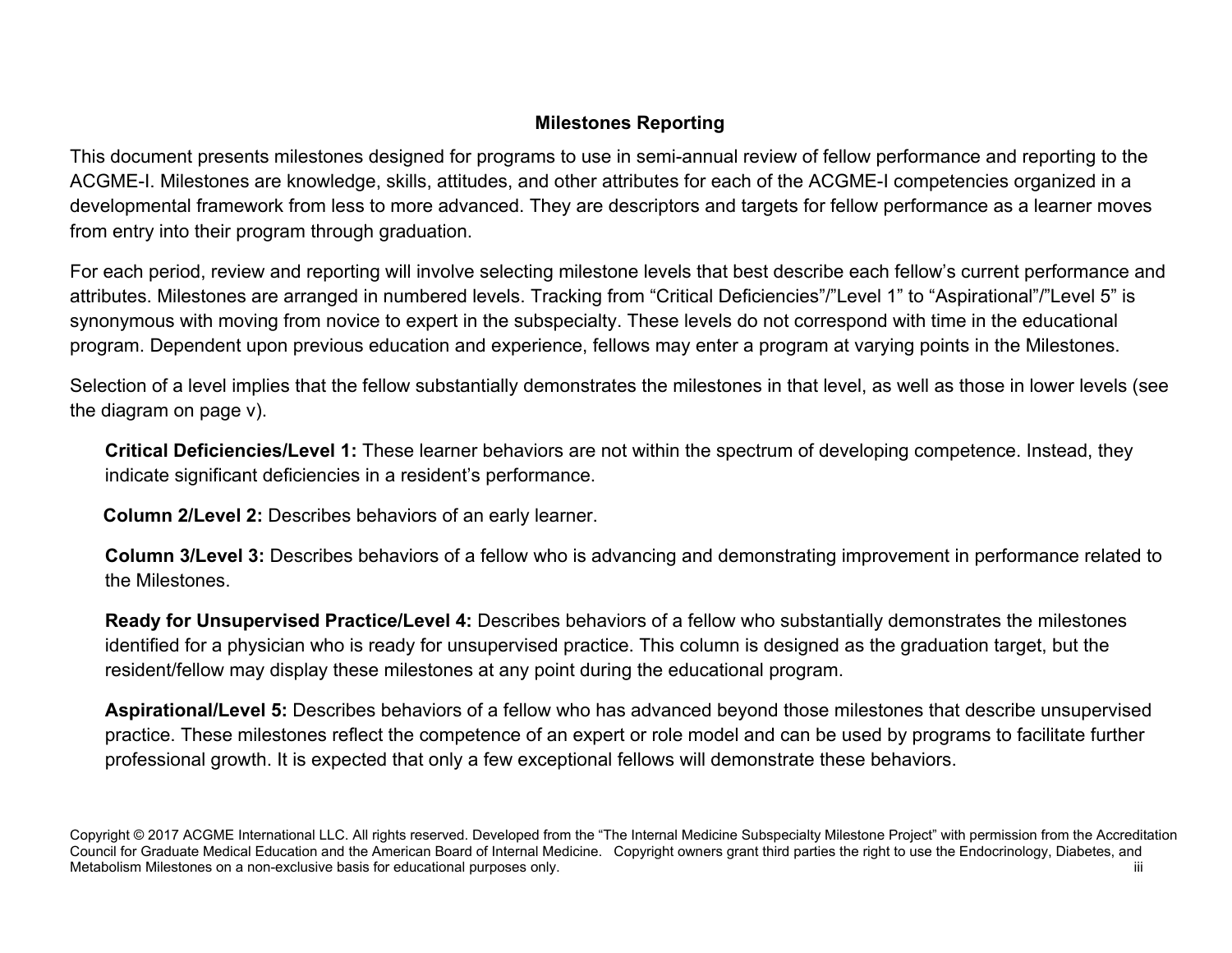## **Additional Notes**

The "Ready for Unsupervised Practice" Milestones are designed as the graduation *target* and *do not* represent a graduation *requirement*. Making decisions about readiness for graduation is the purview of the program director. Study of Milestones performance data will be required before the ACGME-I and its partners will be able to determine whether milestones in the first four levels appropriately represent the developmental framework, and whether Milestone data overall are of sufficient quality to be used for highstakes decisions.

*Answers to Frequently Asked Questions about Milestones are posted on the ACGME-I website.*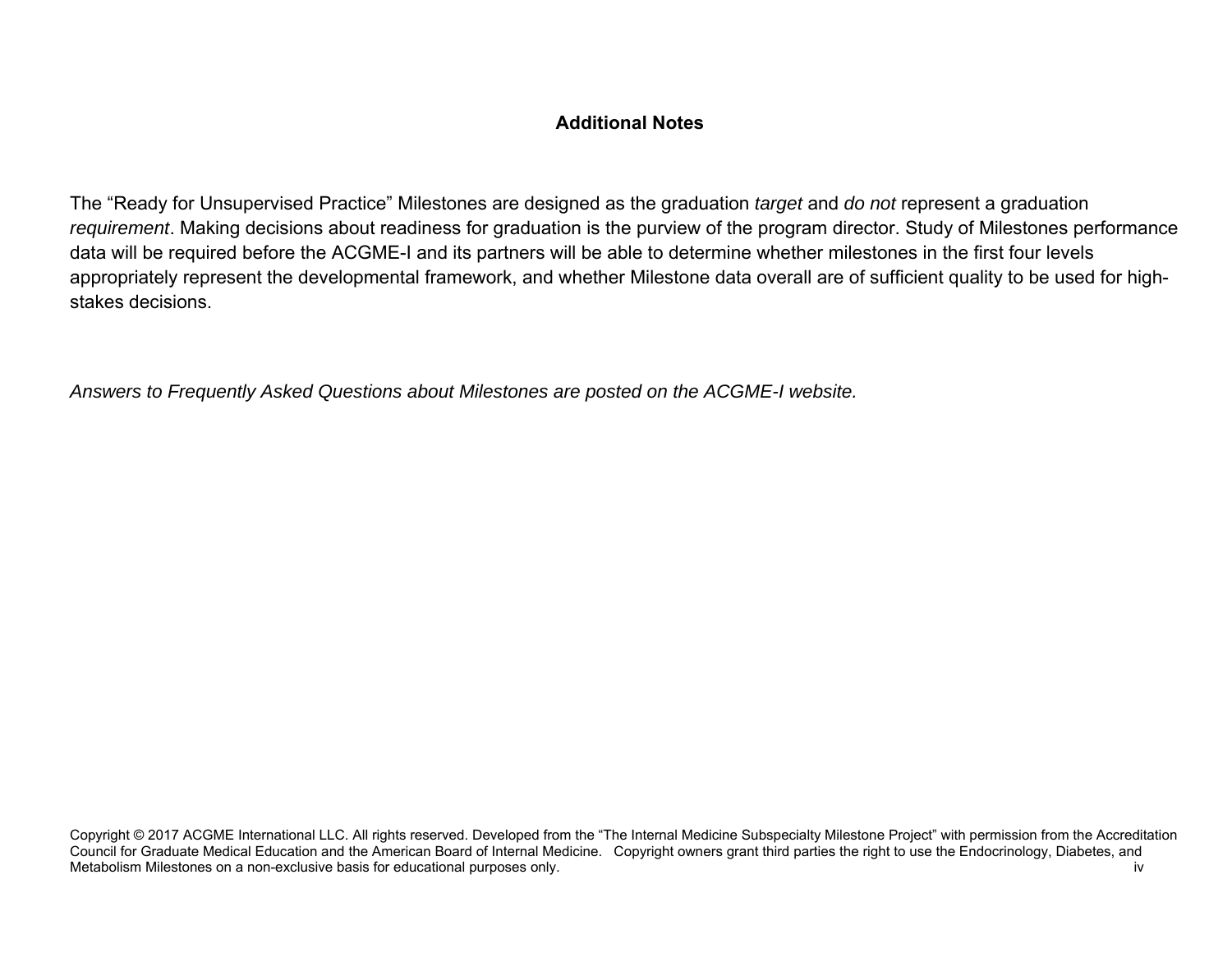The diagram below presents an example set of milestones for one sub-competency in the same format as the ACGME-I Report Worksheet. For each reporting period, a learner's performance on the milestones for each sub-competency will be indicated by selecting the level of milestones that best describes that learner's performance in relation to those milestones.

| Systems-Based Practice 1: Patient Safety and Quality Improvement                                                                                           |                                                                                                                                   |                                                                                                                                                                                                      |                                                                                                                         |                                                                                                                       |  |  |
|------------------------------------------------------------------------------------------------------------------------------------------------------------|-----------------------------------------------------------------------------------------------------------------------------------|------------------------------------------------------------------------------------------------------------------------------------------------------------------------------------------------------|-------------------------------------------------------------------------------------------------------------------------|-----------------------------------------------------------------------------------------------------------------------|--|--|
| <b>Critical Deficiencies</b>                                                                                                                               |                                                                                                                                   |                                                                                                                                                                                                      | <b>Ready for Unsupervised</b><br>Practice                                                                               | <b>Aspirational</b>                                                                                                   |  |  |
| Demonstrates knowledge<br>of common patient safety<br>events                                                                                               | Identifies system factors<br>that lead to patient safety<br>events                                                                | Participates in analysis of<br>patient safety events<br>(simulated or actual)                                                                                                                        | Conducts analysis of<br>patient safety events and<br>offers error prevention<br>strategies (simulated or<br>actual)     | Actively engages teams<br>and processes to modify<br>systems to prevent patient<br>safety events                      |  |  |
| Demonstrates knowledge<br>of how to report patient<br>safety events                                                                                        | Reports patient safety<br>events through institutional<br>reporting systems (actual<br>or simulated)                              | Participates in disclosure<br>of patient safety events to<br>patients and families<br>(simulated or actual)                                                                                          | Discloses patient safety<br>events to patients and<br>families (simulated or<br>actual)                                 | Role models or mentors<br>others in the disclosure of<br>patient safety events                                        |  |  |
| Demonstrates knowledge<br>of basic quality<br>improvement<br>methodologies and metrics                                                                     | Describes local quality<br>improvement initiatives<br>(e.g., community<br>vaccination rate, infection<br>rate, smoking cessation) | Participates in local<br>quality improvement<br>initiatives                                                                                                                                          | Demonstrates the skills<br>required to identify.<br>develop, implement, and<br>analyze a quality<br>improvement project | Creates, implements, and<br>assesses quality<br>improvement initiatives at<br>the institutional or<br>community level |  |  |
|                                                                                                                                                            |                                                                                                                                   |                                                                                                                                                                                                      |                                                                                                                         |                                                                                                                       |  |  |
| Comments:                                                                                                                                                  |                                                                                                                                   |                                                                                                                                                                                                      |                                                                                                                         | Not Yet Assessable                                                                                                    |  |  |
| Selecting a response box in the middle<br>of a level implies that milestones in<br>that level and in lower levels have been<br>substantially demonstrated. |                                                                                                                                   | Selecting a response box on the line in<br>between levels indicates that milestones in<br>lower levels have been substantially<br>demonstrated as well as some milestones in<br>the higher level(s). |                                                                                                                         |                                                                                                                       |  |  |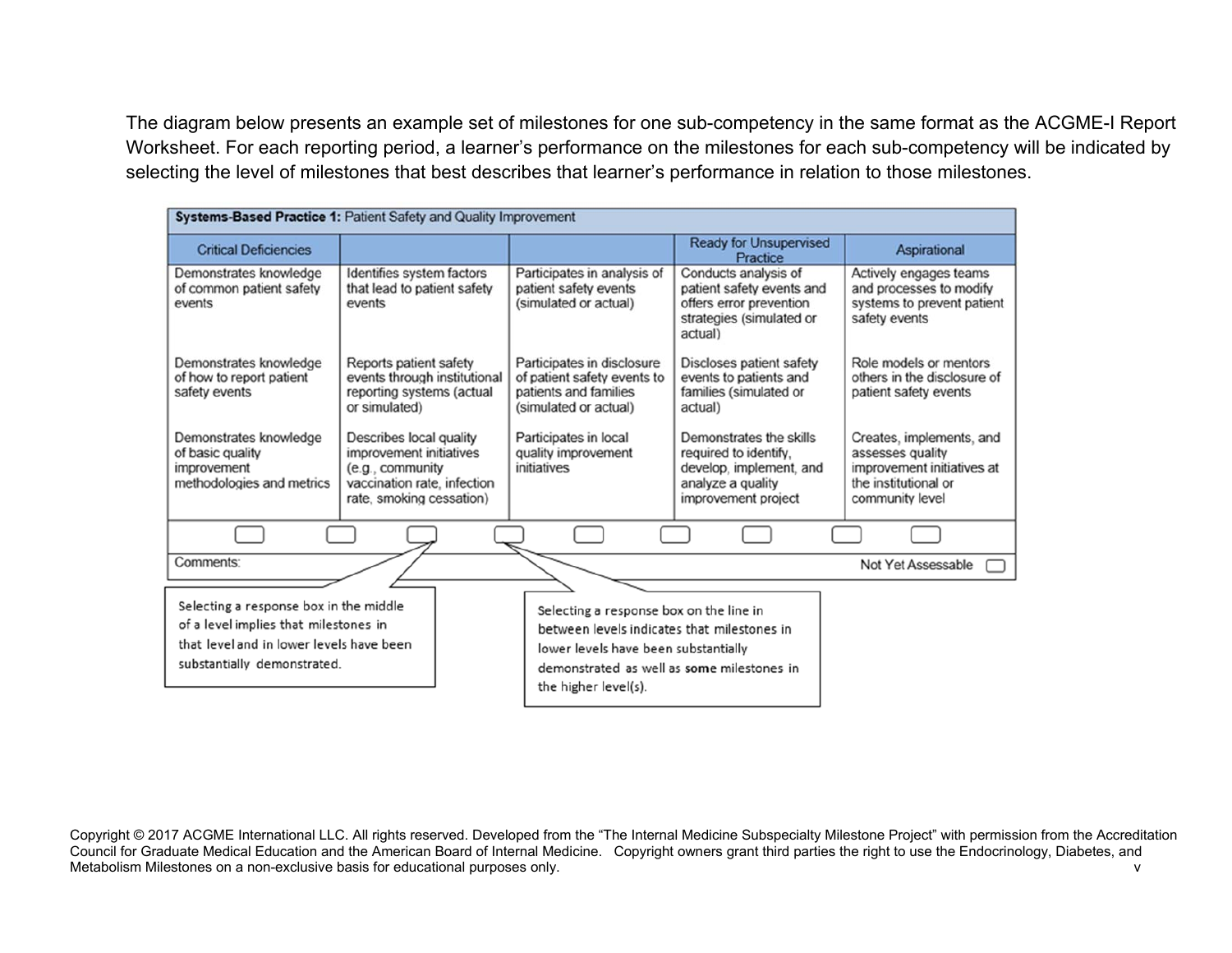| Patient Care 1: Gathers and Synthesizes Essential and Accurate Information to Define Each Patient's Clinical Problem(s)                                |                                                                                                                     |                                                                                                                                                                        |                                                                                                                             |                                                                                                                                                         |  |  |
|--------------------------------------------------------------------------------------------------------------------------------------------------------|---------------------------------------------------------------------------------------------------------------------|------------------------------------------------------------------------------------------------------------------------------------------------------------------------|-----------------------------------------------------------------------------------------------------------------------------|---------------------------------------------------------------------------------------------------------------------------------------------------------|--|--|
| <b>Critical Deficiencies</b>                                                                                                                           |                                                                                                                     |                                                                                                                                                                        | <b>Ready for Unsupervised</b><br>Practice                                                                                   | Aspirational                                                                                                                                            |  |  |
| Does not or is<br>inconsistently able to<br>collect accurate historical<br>data                                                                        | Consistently acquires<br>accurate and relevant<br>histories                                                         | Acquires accurate<br>histories in an efficient.<br>prioritized, and<br>hypothesis-driven fashion<br>relevant to cardiovascular<br>disease                              | Obtains relevant historical<br>subtleties, including<br>sensitive information that<br>informs the differential<br>diagnosis | Role-models and teaches<br>the effective use of history<br>and physical examination<br>skills to minimize the need<br>for further diagnostic<br>testing |  |  |
| Does not perform or use an<br>appropriately thorough<br>physical exam, or misses<br>key physical exam findings                                         | Consistently performs<br>accurate and appropriately<br>thorough physical exams                                      | Performs accurate<br>physical exams that are<br>targeted to the patient's<br>problems                                                                                  | Identifies subtle or unusual<br>physical exam findings                                                                      |                                                                                                                                                         |  |  |
| Relies exclusively on<br>documentation of others to<br>generate own database or<br>differential diagnosis or is<br>overly reliant on secondary<br>data | Inconsistently recognizes<br>patient's central clinical<br>problem or develops<br>limited differential<br>diagnoses | Uses and synthesizes<br>collected data to define a<br>patient's central clinical<br>problem(s) to generate a<br>prioritized differential<br>diagnosis and problem list | Efficiently utilizes all<br>sources of secondary data<br>to inform differential<br>diagnosis                                |                                                                                                                                                         |  |  |
| Fails to recognize patient's<br>central clinical problems                                                                                              |                                                                                                                     |                                                                                                                                                                        | Effectively uses history<br>and physical examination<br>skills to minimize the need<br>for further diagnostic<br>testing    |                                                                                                                                                         |  |  |
| Fails to recognize<br>potentially life threatening<br>problems                                                                                         |                                                                                                                     |                                                                                                                                                                        |                                                                                                                             |                                                                                                                                                         |  |  |
|                                                                                                                                                        |                                                                                                                     |                                                                                                                                                                        |                                                                                                                             |                                                                                                                                                         |  |  |
| Comments:                                                                                                                                              |                                                                                                                     |                                                                                                                                                                        |                                                                                                                             | Not Yet Assessable                                                                                                                                      |  |  |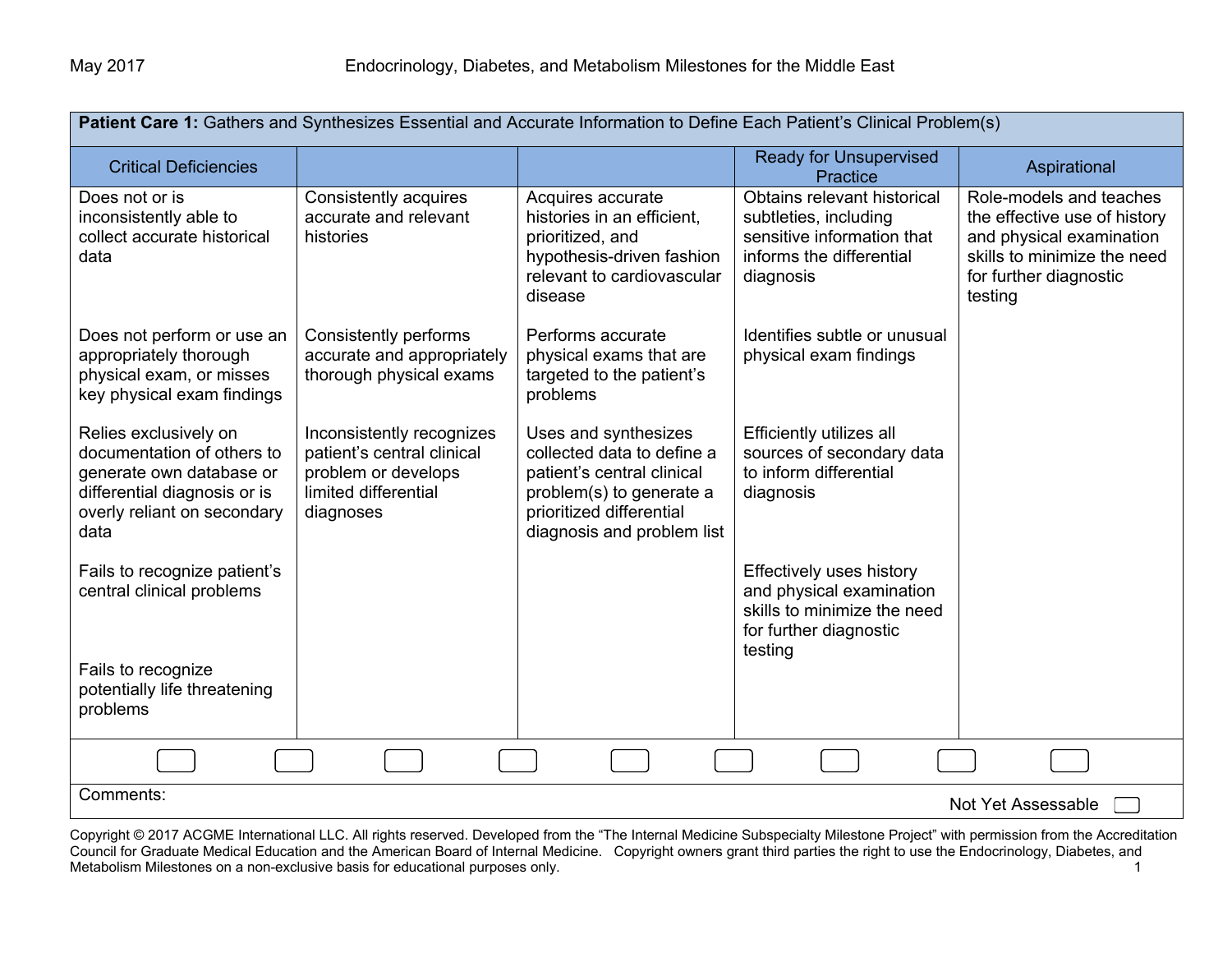| Patient Care 2: Develops and Achieves Comprehensive Management Plan for Each Patient |                                                                                           |                                                                    |                                                                                                                                                               |                                                                                                                                                                   |  |  |
|--------------------------------------------------------------------------------------|-------------------------------------------------------------------------------------------|--------------------------------------------------------------------|---------------------------------------------------------------------------------------------------------------------------------------------------------------|-------------------------------------------------------------------------------------------------------------------------------------------------------------------|--|--|
| <b>Critical Deficiencies</b>                                                         |                                                                                           |                                                                    | <b>Ready for Unsupervised</b><br>Practice                                                                                                                     | Aspirational                                                                                                                                                      |  |  |
| Care plans are consistently<br>inappropriate or inaccurate                           | Inconsistently develops an<br>appropriate care plan                                       | Consistently develops<br>appropriate care plan                     | Appropriately modifies<br>care plans based on<br>patient's clinical course,<br>additional data, patient<br>preferences, and cost-<br>effectiveness principles | Role-models and teaches<br>complex and patient-<br>centered care                                                                                                  |  |  |
| Does not recognize, does<br>not react to urgent or<br>emergent care                  | Inconsistently seeks<br>additional guidance when<br>needed                                | Recognizes situations<br>requiring urgent or<br>emergency care     | Recognizes disease<br>presentations that deviate<br>from common patterns and<br>require complex decision<br>making, incorporating<br>diagnostic uncertainty   | Acts as a team leader and<br>an independent decision<br>maker in the subspecialty<br>team.                                                                        |  |  |
| Does not seek additional<br>guidance when needed                                     | Recognizes but does not<br>react or acts<br>inappropriately to urgent or<br>emergent care | Seeks additional guidance<br>and/or consultation as<br>appropriate | Manages complex acute<br>and chronic conditions                                                                                                               | Develops customized,<br>prioritized care plans for<br>the most complex patients,<br>incorporating diagnostic<br>uncertainty and cost-<br>effectiveness principles |  |  |
|                                                                                      |                                                                                           |                                                                    |                                                                                                                                                               |                                                                                                                                                                   |  |  |
| Comments:                                                                            |                                                                                           |                                                                    |                                                                                                                                                               | Not Yet Assessable                                                                                                                                                |  |  |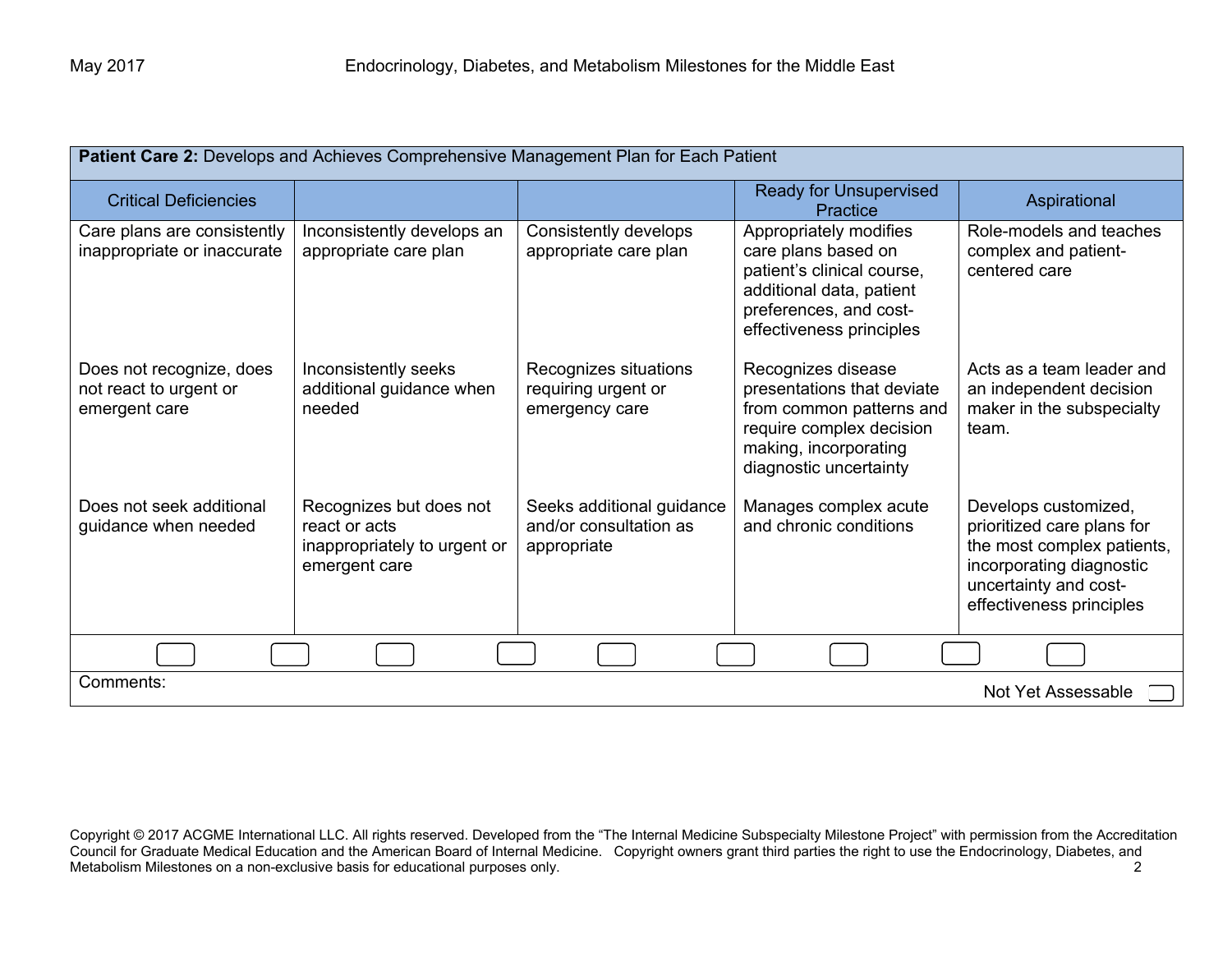| Patient Care 3: Manages Patients with Progressive Responsibility and Independence                                                                      |                                                                                                  |                                                                                                                   |                                                                                                                                                                                                                                          |                                                                                                              |  |
|--------------------------------------------------------------------------------------------------------------------------------------------------------|--------------------------------------------------------------------------------------------------|-------------------------------------------------------------------------------------------------------------------|------------------------------------------------------------------------------------------------------------------------------------------------------------------------------------------------------------------------------------------|--------------------------------------------------------------------------------------------------------------|--|
| <b>Critical Deficiencies</b>                                                                                                                           |                                                                                                  |                                                                                                                   | <b>Ready for Unsupervised</b><br><b>Practice</b>                                                                                                                                                                                         | Aspirational                                                                                                 |  |
| Requires close and<br>consistent direct supervision<br>to manage patients with<br>straightforward diagnoses in<br>all appropriate clinical<br>settings | Requires direct supervision<br>to ensure patient safety and<br>quality care                      | Requires indirect<br>supervision to ensure<br>patient safety and quality<br>care                                  | Appropriately and<br>independently manages<br>patients across applicable<br>inpatient, outpatient, and<br>ambulatory clinical settings<br>who have a broad spectrum<br>of clinical disorders,<br>including undifferentiated<br>syndromes | <b>Effectively manages</b><br>unusual, rare, or complex<br>disorders in all appropriate<br>clinical settings |  |
| Cannot manage any<br>patients who require urgent<br>or emergency care                                                                                  | Inconsistently provides<br>preventive care in all<br>appropriate clinical settings               | Provides appropriate<br>preventive care and chronic<br>disease management in all<br>appropriate clinical settings | Seeks additional guidance<br>and/or consultation as<br>appropriate                                                                                                                                                                       |                                                                                                              |  |
| Does not assume<br>responsibility for patient<br>management decisions                                                                                  | Unable to manage complex<br>patients requiring intensive<br>care.                                | Provides comprehensive<br>care for single or multiple<br>diagnoses in all appropriate<br>clinical settings        | Appropriately and<br>independently manages<br>situations requiring urgent<br>or emergency care                                                                                                                                           |                                                                                                              |  |
|                                                                                                                                                        | Cannot independently<br>supervise care provided by<br>other members of the<br>physician-led team | Under supervision, provides<br>appropriate care Initiates<br>management plans for<br>intensive care patients      | Effectively supervises the<br>management decisions of<br>the team in all appropriate<br>clinical settings                                                                                                                                |                                                                                                              |  |
|                                                                                                                                                        |                                                                                                  |                                                                                                                   |                                                                                                                                                                                                                                          |                                                                                                              |  |
| Comments:                                                                                                                                              |                                                                                                  |                                                                                                                   |                                                                                                                                                                                                                                          | Not Yet Assessable                                                                                           |  |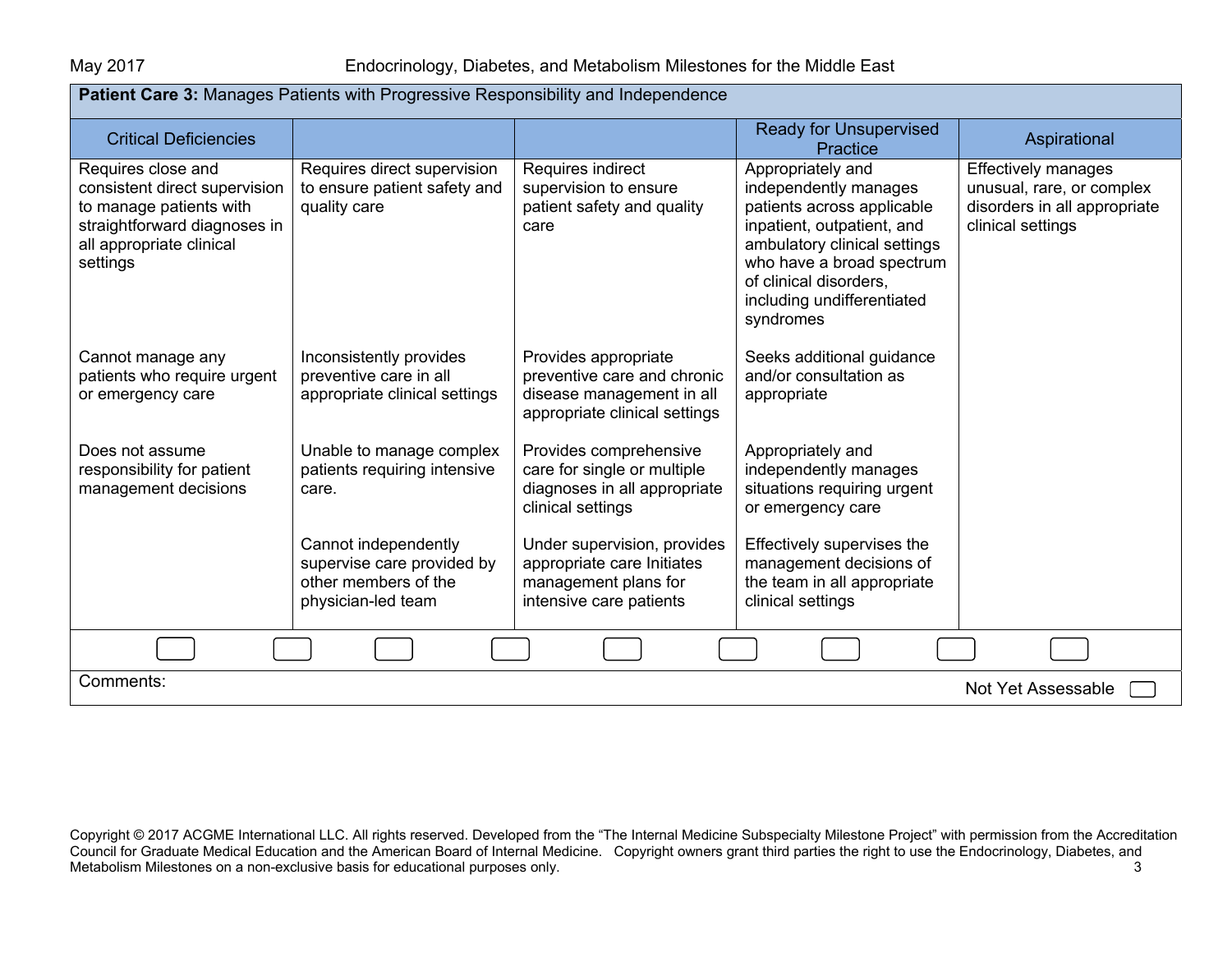## May 2017 Endocrinology, Diabetes, and Metabolism Milestones for the Middle East

**Patient Care 4:** Demonstrates Skill in Performing and Interpreting Invasive Procedures

| <b>Critical Deficiencies</b>                                                                                                                   |                                                                                                                                   |                                                                                                                                                         | <b>Ready for Unsupervised</b><br>Practice                                                                                             | Aspirational                                                                                                                                  |
|------------------------------------------------------------------------------------------------------------------------------------------------|-----------------------------------------------------------------------------------------------------------------------------------|---------------------------------------------------------------------------------------------------------------------------------------------------------|---------------------------------------------------------------------------------------------------------------------------------------|-----------------------------------------------------------------------------------------------------------------------------------------------|
| Attempts to perform<br>invasive procedures<br>without sufficient technical<br>skill or supervision                                             | Possesses insufficient<br>technical skill for safe<br>completion of common<br>invasive procedures with<br>appropriate supervision | Possesses basic<br>technical skill for the<br>completion and<br>interpretation of some<br>common invasive<br>procedures with<br>appropriate supervision | Consistently demonstrates<br>technical skill to<br>successfully and safely<br>perform and interpret<br>invasive procedures            | Demonstrates skill to<br>independently perform and<br>interpret complex invasive<br>procedures that are<br>anticipated for future<br>practice |
| Fails to recognize<br>indications and<br>contraindications for<br>invasive procedures                                                          | Inattentive to patient safety<br>and comfort when<br>performing invasive<br>procedures                                            | Inconsistently manages<br>patient safety and<br>comfort when performing<br>invasive procedures                                                          | Recognizes and manages<br>complications                                                                                               | Demonstrates expertise to<br>teach and supervise others<br>in the performance of<br>invasive procedures                                       |
| Does not recognize the<br>need to discuss procedure<br>indications, processes, or<br>potential risks with<br>patients                          | Recognizes the need to<br>obtain informed consent<br>for procedures, but<br>ineffectively obtains it                              | Inconsistently<br>recognizes appropriate<br>patients, indications, and<br>associated risks in the<br>performance of invasive<br>procedures              | Maximizes patient comfort<br>and safety when performing<br>invasive procedures                                                        | Designs consent<br>instrument for a human<br>subject research study;<br>files an Institution Review<br>Board (IRB) application                |
| Fails to engage the patient<br>in the informed consent<br>process, and/or does not<br>effectively describe risks<br>and benefits of procedures | Inconsistently understands<br>and communicates ethical<br>principles of informed<br>consent                                       | Obtains and documents<br>informed consent                                                                                                               | Consistently recognizes<br>appropriate patients,<br>indications, and associated<br>risks in the performance of<br>invasive procedures | Quantifies evidence for<br>risk-benefit analysis during<br>obtainment of informed<br>consent for complex<br>procedures or therapies           |
| Does not recognize the<br>need for post-procedural<br>follow up of patients                                                                    | Inconsistently follows up<br>with patients post invasive<br>procedures                                                            | Consistently and<br>independently follows up<br>with patients post<br>invasive procedures                                                               | Effectively obtains and<br>documents informed<br>consent in challenging<br>circumstances (e.g.,<br>language or cultural<br>barriers)  |                                                                                                                                               |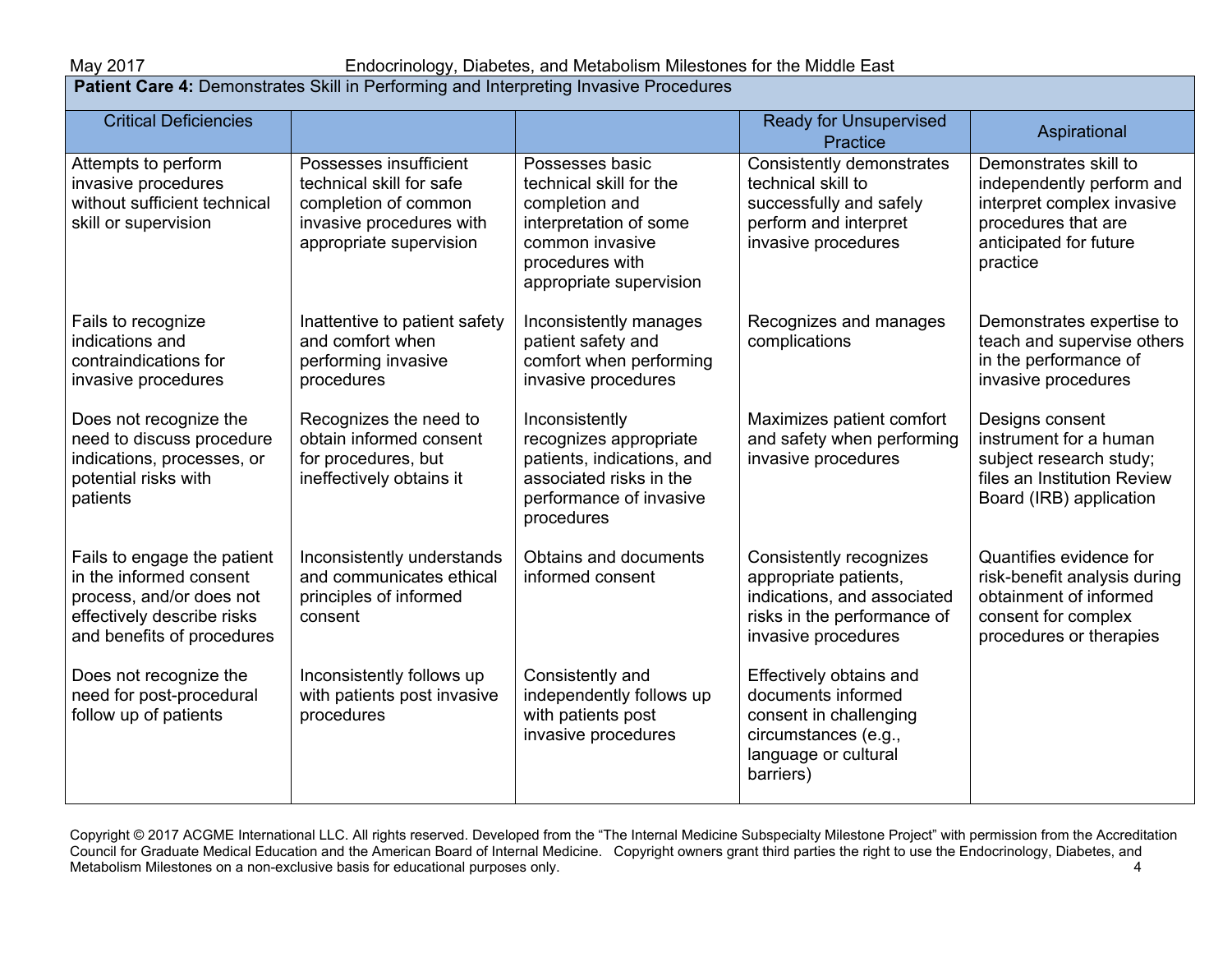| May 2017  |  | Endocrinology, Diabetes, and Metabolism Milestones for the Middle East |                                                                                                                                                        |  |                    |  |
|-----------|--|------------------------------------------------------------------------|--------------------------------------------------------------------------------------------------------------------------------------------------------|--|--------------------|--|
|           |  |                                                                        | Consistently and<br>independently follows up<br>with patients post invasive<br>procedures and effectively<br>manages post-procedural<br>complications. |  |                    |  |
|           |  |                                                                        |                                                                                                                                                        |  |                    |  |
|           |  |                                                                        |                                                                                                                                                        |  |                    |  |
| Comments: |  |                                                                        |                                                                                                                                                        |  | Not Yet Assessable |  |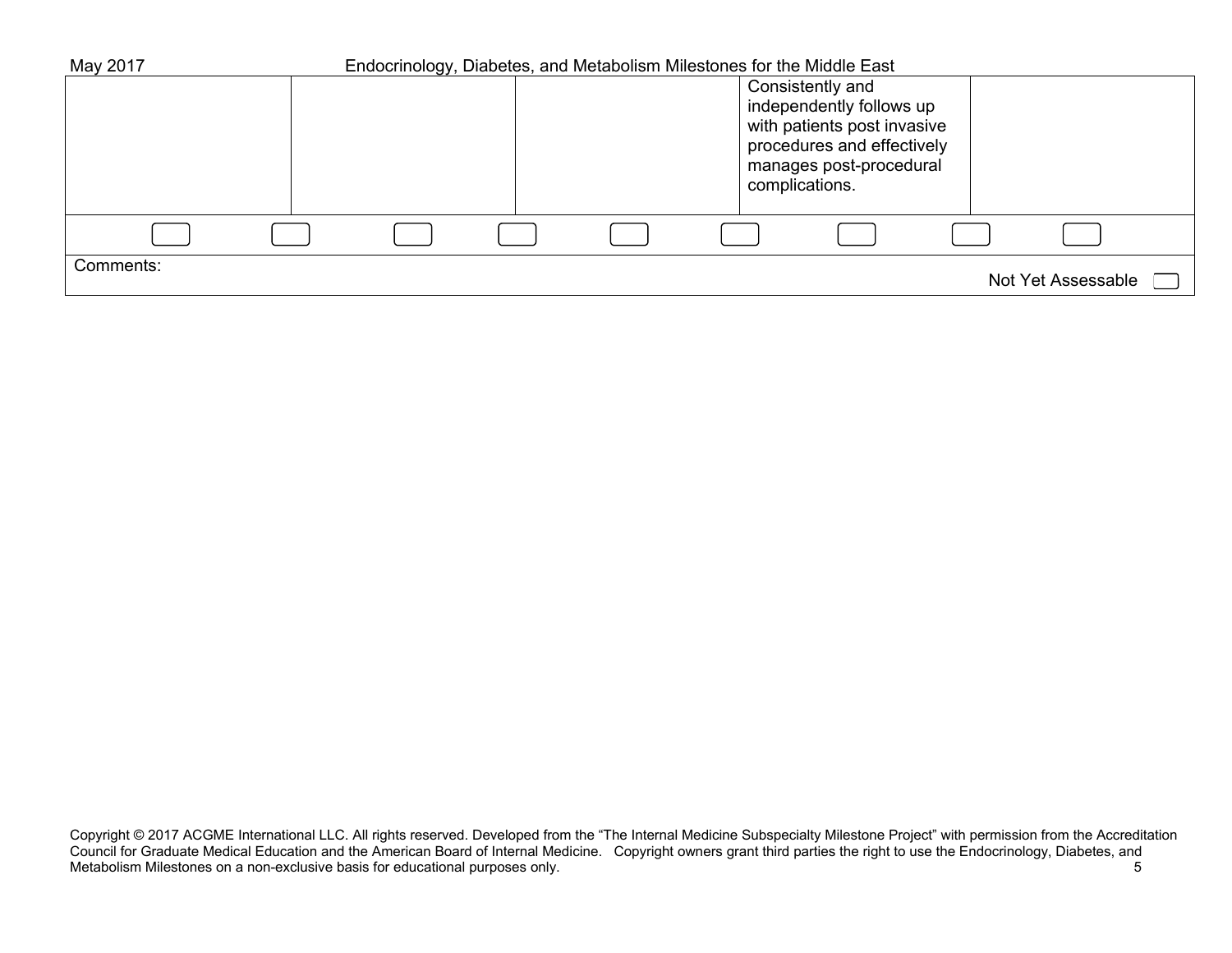| Patient Care 5: Demonstrates Skill in Performing and Interpreting Non-Invasive Procedures and/or Testing                                          |                                                                                                                                          |                                                                                                                                                          |                                                                                                                                           |                                                                                                                                                    |  |  |
|---------------------------------------------------------------------------------------------------------------------------------------------------|------------------------------------------------------------------------------------------------------------------------------------------|----------------------------------------------------------------------------------------------------------------------------------------------------------|-------------------------------------------------------------------------------------------------------------------------------------------|----------------------------------------------------------------------------------------------------------------------------------------------------|--|--|
| <b>Critical Deficiencies</b>                                                                                                                      |                                                                                                                                          |                                                                                                                                                          | <b>Ready for Unsupervised</b><br><b>Practice</b>                                                                                          | Aspirational                                                                                                                                       |  |  |
| Attempts to perform non-<br>invasive procedures<br>without sufficient<br>technical skill or<br>supervision                                        | Possesses insufficient<br>technical skill for safe<br>completion of common<br>non-invasive procedures<br>with appropriate<br>supervision | Possesses basic technical<br>skill for the completion and<br>interpretation of some<br>common non-invasive<br>procedures with<br>appropriate supervision | Consistently demonstrates<br>technical skill to<br>successfully and safely<br>perform and interpret non-<br>invasive procedures           | Demonstrates skill to<br>independently perform and<br>interpret complex non-<br>invasive procedures that<br>are anticipated for future<br>practice |  |  |
| Fails to recognize<br>indications and<br>contraindications for non-<br>invasive procedures                                                        | Inattentive to patient safety<br>and comfort when<br>performing non-invasive<br>procedures                                               | Inconsistently manages<br>patient safety and comfort<br>when performing non-<br>invasive procedures                                                      | Maximizes patient comfort<br>and safety when performing<br>non-invasive procedures                                                        | Demonstrates expertise to<br>teach and supervise others<br>in the performance of non-<br>invasive procedures                                       |  |  |
| Does not recognize the<br>need to discuss<br>procedure indications,<br>processes, or potential<br>risks with patients                             | Recognizes the need to<br>obtain informed consent<br>for non-invasive<br>procedures, but<br>ineffectively obtains it                     | Inconsistently recognizes<br>appropriate patients,<br>indications, and associated<br>risks in the performance of<br>non-invasive procedures              | Consistently recognizes<br>appropriate patients,<br>indications, and associated<br>risks in the performance of<br>non-invasive procedures | Designs consent instrument<br>for a human subject<br>research study; files an<br><b>Institution Review Board</b><br>(IRB) application              |  |  |
| Fails to engage the<br>patient in the informed<br>consent process, and/or<br>does not effectively<br>describe risks and<br>benefits of procedures | Inconsistently understands<br>and communicates ethical<br>principles of informed<br>consent                                              | Obtains and documents<br>informed consent                                                                                                                | Effectively obtains and<br>documents informed<br>consent in challenging<br>circumstances (e.g.,<br>language or cultural<br>barriers)      | Quantifies evidence for risk-<br>benefit analysis during<br>obtainment of informed<br>consent for complex<br>procedures or therapies               |  |  |
| Inability to interprets non-<br>invasive test results                                                                                             | Inconsistently correctly<br>interprets non-invasive test<br>results                                                                      | Consistently and<br>accurately interprets<br>simple non-invasive test<br>results                                                                         | Independently and correctly<br>interprets complex non-<br>invasive test results                                                           |                                                                                                                                                    |  |  |
| Does not communicate<br>non-invasive test results<br>with patients                                                                                | Inconsistently<br>communicates results with<br>patients                                                                                  | Consistently<br>communicates simple<br>results with patients                                                                                             | Consistently and effectively<br>communicates complex<br>results with patients and                                                         |                                                                                                                                                    |  |  |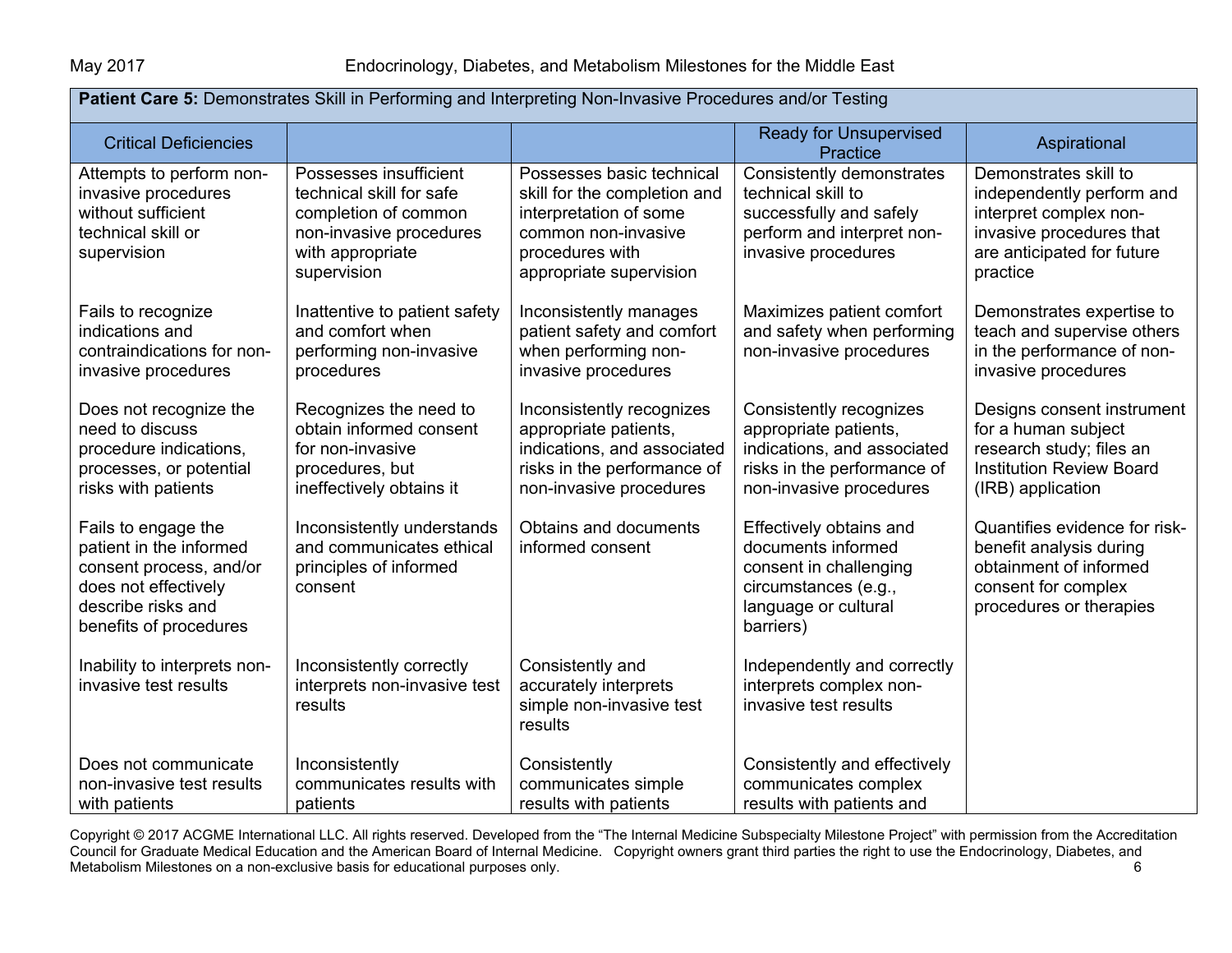| May 2017  | Endocrinology, Diabetes, and Metabolism Milestones for the Middle East |  |  |      |                                                   |                    |
|-----------|------------------------------------------------------------------------|--|--|------|---------------------------------------------------|--------------------|
|           |                                                                        |  |  | plan | ability to formulate an<br>appropriate management |                    |
|           |                                                                        |  |  |      |                                                   |                    |
| Comments: |                                                                        |  |  |      |                                                   | Not Yet Assessable |

| Patient Care 6: Requests and Provides Consultative Care                                                                     |                                                                                                     |                                                                                                             |                                                                                                                                     |                                                                                                                                 |  |  |
|-----------------------------------------------------------------------------------------------------------------------------|-----------------------------------------------------------------------------------------------------|-------------------------------------------------------------------------------------------------------------|-------------------------------------------------------------------------------------------------------------------------------------|---------------------------------------------------------------------------------------------------------------------------------|--|--|
| <b>Critical Deficiencies</b>                                                                                                |                                                                                                     |                                                                                                             | <b>Ready for Unsupervised</b><br>Practice                                                                                           | Aspirational                                                                                                                    |  |  |
| Is unresponsive to<br>questions or concerns of<br>others when acting as a<br>consultant or utilizing<br>consultant services | Inconsistently manages<br>patients as a consultant to<br>other physicians/health<br>care teams      | Provides consultation<br>services for patients with<br>clinical problems requiring<br>basic risk assessment | Provides consultation<br>services for patients with<br>basic and complex clinical<br>problems requiring detailed<br>risk assessment | Provides consultation<br>services for patients with<br>very complex clinical<br>problems requiring<br>extensive risk assessment |  |  |
| Is unwilling to utilize<br>consultant services when<br>appropriate for patient<br>care                                      | Inconsistently applies risk<br>assessment principles to<br>patients while acting as a<br>consultant | Asks meaningful clinical<br>questions that guide the<br>input of consultants                                | Appropriately integrates<br>recommendations from<br>other consultants in order to<br>effectively manage patient<br>care             | Models management of<br>discordant<br>recommendations from<br>multiple consultants                                              |  |  |
|                                                                                                                             | Inconsistently formulates a<br>clinical question for a<br>consultant to address                     |                                                                                                             |                                                                                                                                     |                                                                                                                                 |  |  |
|                                                                                                                             |                                                                                                     |                                                                                                             |                                                                                                                                     |                                                                                                                                 |  |  |
| Comments:                                                                                                                   |                                                                                                     |                                                                                                             |                                                                                                                                     | Not Yet Assessable                                                                                                              |  |  |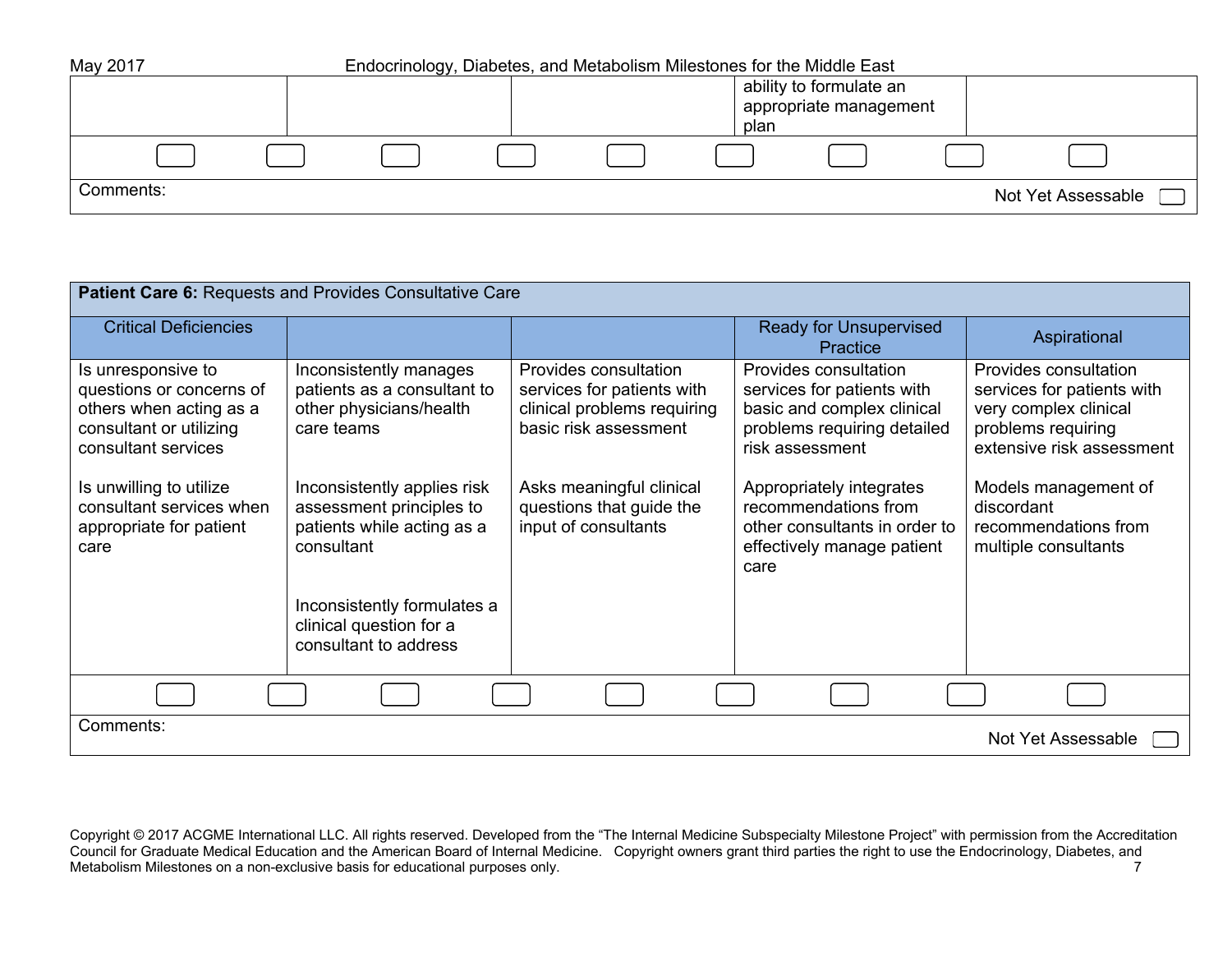| Medical Knowledge 1: Possesses Clinical Knowledge                                                         |                                                                                                                                                                                  |                                                                                                                                                                      |                                                                                                                                                                                  |                                                                                                                                                                                          |  |  |
|-----------------------------------------------------------------------------------------------------------|----------------------------------------------------------------------------------------------------------------------------------------------------------------------------------|----------------------------------------------------------------------------------------------------------------------------------------------------------------------|----------------------------------------------------------------------------------------------------------------------------------------------------------------------------------|------------------------------------------------------------------------------------------------------------------------------------------------------------------------------------------|--|--|
| <b>Critical Deficiencies</b>                                                                              |                                                                                                                                                                                  |                                                                                                                                                                      | <b>Ready for Unsupervised</b><br><b>Practice</b>                                                                                                                                 | Aspirational                                                                                                                                                                             |  |  |
| Lacks the scientific,<br>socioeconomic, or<br>behavioral knowledge<br>required to provide<br>patient care | Possesses insufficient<br>scientific,<br>socioeconomic, and<br>behavioral knowledge<br>required to provide care<br>for common medical<br>conditions and basic<br>preventive care | Possesses the scientific,<br>socioeconomic, and<br>behavioral knowledge<br>required to provide care<br>for common medical<br>conditions and basic<br>preventive care | Possesses the scientific,<br>socioeconomic, and<br>behavioral knowledge<br>required to provide care<br>for complex medical<br>conditions and<br>comprehensive<br>preventive care | Possesses the scientific,<br>socioeconomic, and<br>behavioral knowledge<br>required to successfully<br>diagnose and treat<br>medically uncommon,<br>ambiguous, and complex<br>conditions |  |  |
|                                                                                                           |                                                                                                                                                                                  |                                                                                                                                                                      |                                                                                                                                                                                  |                                                                                                                                                                                          |  |  |
| Comments:                                                                                                 |                                                                                                                                                                                  |                                                                                                                                                                      |                                                                                                                                                                                  | Not Yet Assessable                                                                                                                                                                       |  |  |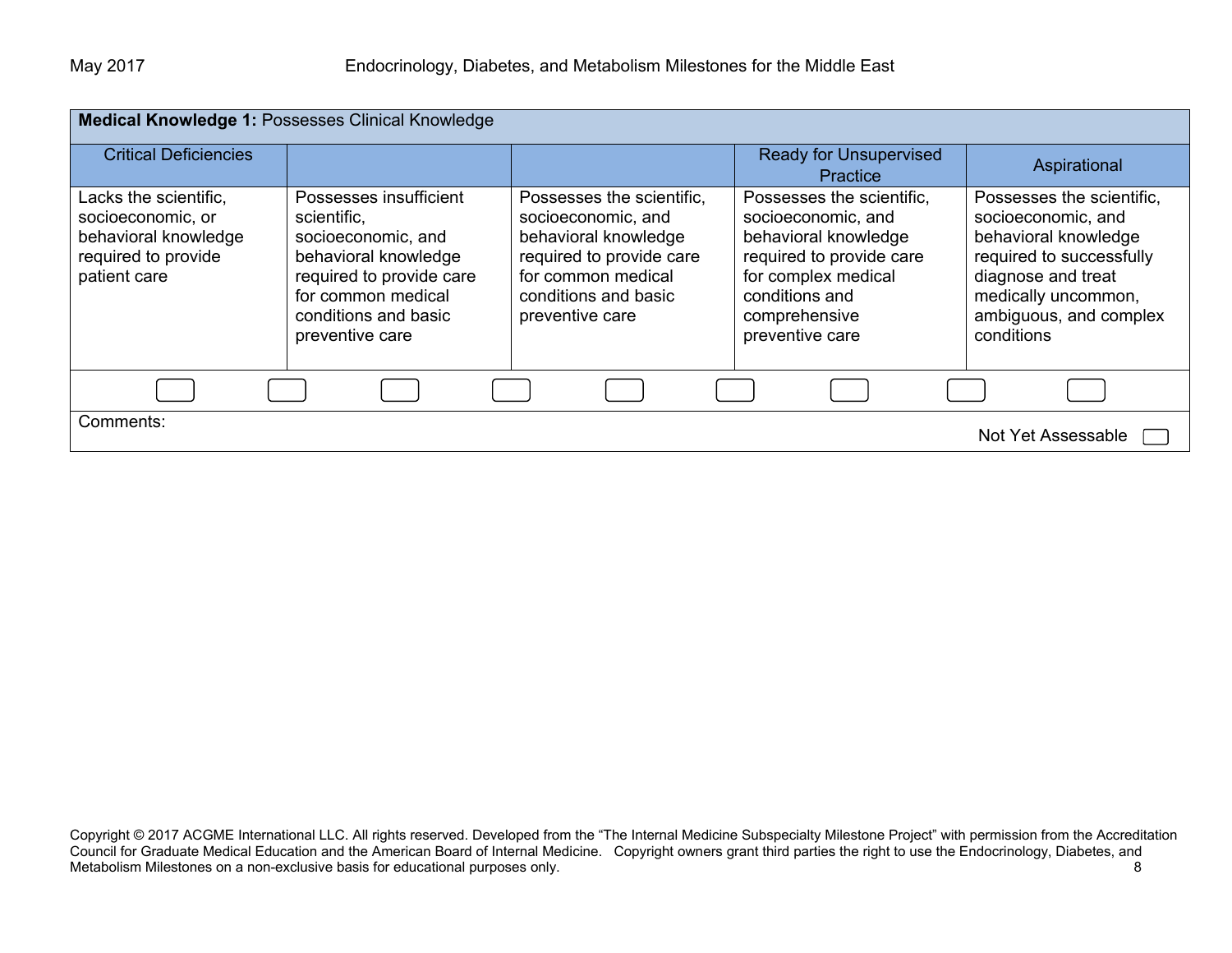| Medical Knowledge 2: Knowledge of Diagnostic Testing and Procedures                                 |                                                                                                           |                                                                                                                      |                                                                                                                                     |                                                                                                      |  |  |
|-----------------------------------------------------------------------------------------------------|-----------------------------------------------------------------------------------------------------------|----------------------------------------------------------------------------------------------------------------------|-------------------------------------------------------------------------------------------------------------------------------------|------------------------------------------------------------------------------------------------------|--|--|
| <b>Critical Deficiencies</b>                                                                        |                                                                                                           |                                                                                                                      | <b>Ready for Unsupervised</b><br>Practice                                                                                           | Aspirational                                                                                         |  |  |
| Lacks foundational<br>knowledge to apply<br>diagnostic testing and<br>procedures to patient<br>care | Inconsistently interprets<br>basic diagnostic tests<br>accurately                                         | <b>Consistently interprets</b><br>basic diagnostic tests<br>accurately                                               | Interprets complex<br>diagnostic tests accurately<br>while accounting for<br>limitations and biases                                 | Anticipates and accounts<br>for subtle nuances of<br>interpreting diagnostic<br>tests and procedures |  |  |
|                                                                                                     | Does not understand the<br>concepts of pre-test<br>probability and test<br>performance<br>characteristics | Needs assistance to<br>understand the concepts of<br>pre-test probability and test<br>performance<br>characteristics | Knows the indications for,<br>and limitations of.<br>diagnostic testing and<br>procedures                                           | Pursues knowledge of new<br>and emerging diagnostic<br>tests and procedures                          |  |  |
|                                                                                                     | Minimally understands<br>the rationale and risks<br>associated with common<br>procedures                  | Fully understands the<br>rationale and risks<br>associated with common<br>procedures                                 | Understands the concepts<br>of pre-test probability and<br>test performance<br>characteristics                                      |                                                                                                      |  |  |
|                                                                                                     |                                                                                                           |                                                                                                                      | Teaches the rationale and<br>risks associated with<br>common procedures and<br>anticipates potential<br>complications of procedures |                                                                                                      |  |  |
|                                                                                                     |                                                                                                           |                                                                                                                      |                                                                                                                                     |                                                                                                      |  |  |
| Comments:<br>Not Yet Assessable                                                                     |                                                                                                           |                                                                                                                      |                                                                                                                                     |                                                                                                      |  |  |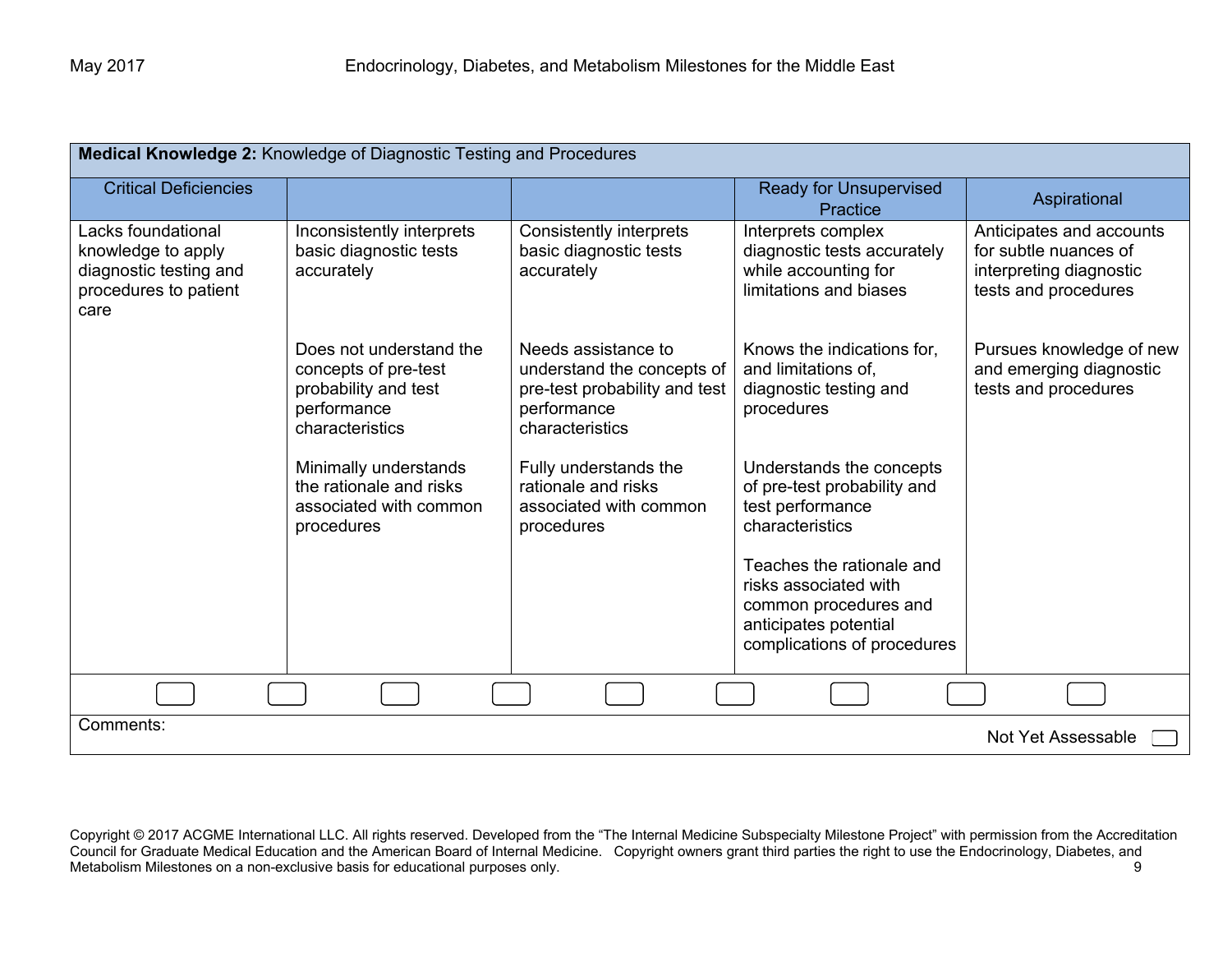| <b>Medical Knowledge 3: Scholarly Activities</b>                                                                                                                |                                                                                                                                                                     |                                                                                                                                                                                                    |                                                                                                                                                                                    |                                                                                                                                |  |  |
|-----------------------------------------------------------------------------------------------------------------------------------------------------------------|---------------------------------------------------------------------------------------------------------------------------------------------------------------------|----------------------------------------------------------------------------------------------------------------------------------------------------------------------------------------------------|------------------------------------------------------------------------------------------------------------------------------------------------------------------------------------|--------------------------------------------------------------------------------------------------------------------------------|--|--|
| <b>Critical Deficiencies</b>                                                                                                                                    |                                                                                                                                                                     |                                                                                                                                                                                                    | <b>Ready for Unsupervised</b><br>Practice                                                                                                                                          | Aspirational                                                                                                                   |  |  |
| <b>Foundation</b><br>Is unaware of or<br>uninterested in scientific<br>inquiry or scholarly<br>productivity                                                     | Interested in scholarly<br>activity, but does not<br>initiate or follow through                                                                                     | Identifies areas worthy of<br>scholarly investigation and<br>formulates a plan under<br>supervision of a mentor                                                                                    | Formulates ideas worthy of<br>scholarly investigation                                                                                                                              | Independently formulates<br>novel and important ideas<br>worthy of scholarly<br>investigation                                  |  |  |
| Investigation<br>Is unwilling to perform<br>scholarly investigation in<br>the specialty                                                                         | Performs a literature<br>search using relevant<br>scholarly sources to<br>identify pertinent articles                                                               | Critically reads scientific<br>literature and identifies<br>major methodological flaws<br>and inconsistencies within<br>or between publications                                                    | Collaborates with other<br>investigators to design and<br>complete a project related<br>to clinical practice, quality<br>improvement, patient<br>safety, education, or<br>research | Leads a scholarly project<br>advancing clinical practice,<br>quality improvement,<br>patient safety, education,<br>or research |  |  |
| <b>Analysis</b><br>Fails to engage in critical<br>thinking regarding clinical<br>practice, quality<br>improvement, patient<br>safety, education, or<br>research | Aware of basic statistical<br>concepts, but has<br>incomplete understanding<br>of their application;<br>inconsistently identifies<br>methodological flaws           | Understands and is able to<br>apply basic statistical<br>concepts, and can identify<br>potential analytic methods<br>for data or problem<br>assessment                                             | Critiques specialized<br>scientific literature<br>effectively                                                                                                                      | Obtains independent<br>research funding                                                                                        |  |  |
|                                                                                                                                                                 | Communicates<br>rudimentary details of<br>scientific work, including<br>his or her own scholarly<br>work; needs to improve<br>ability to present in small<br>groups | Effectively presents at<br>journal club, quality<br>improvement meetings,<br>clinical conferences.<br>and/or is able to<br>effectively describe and<br>discuss his or her own<br>scholarly work or | Dissects a problem into its<br>many component parts and<br>identifies strategies for<br>solving                                                                                    | Critiques specialized<br>scientific literature at a<br>level consistent with<br>participation in peer review                   |  |  |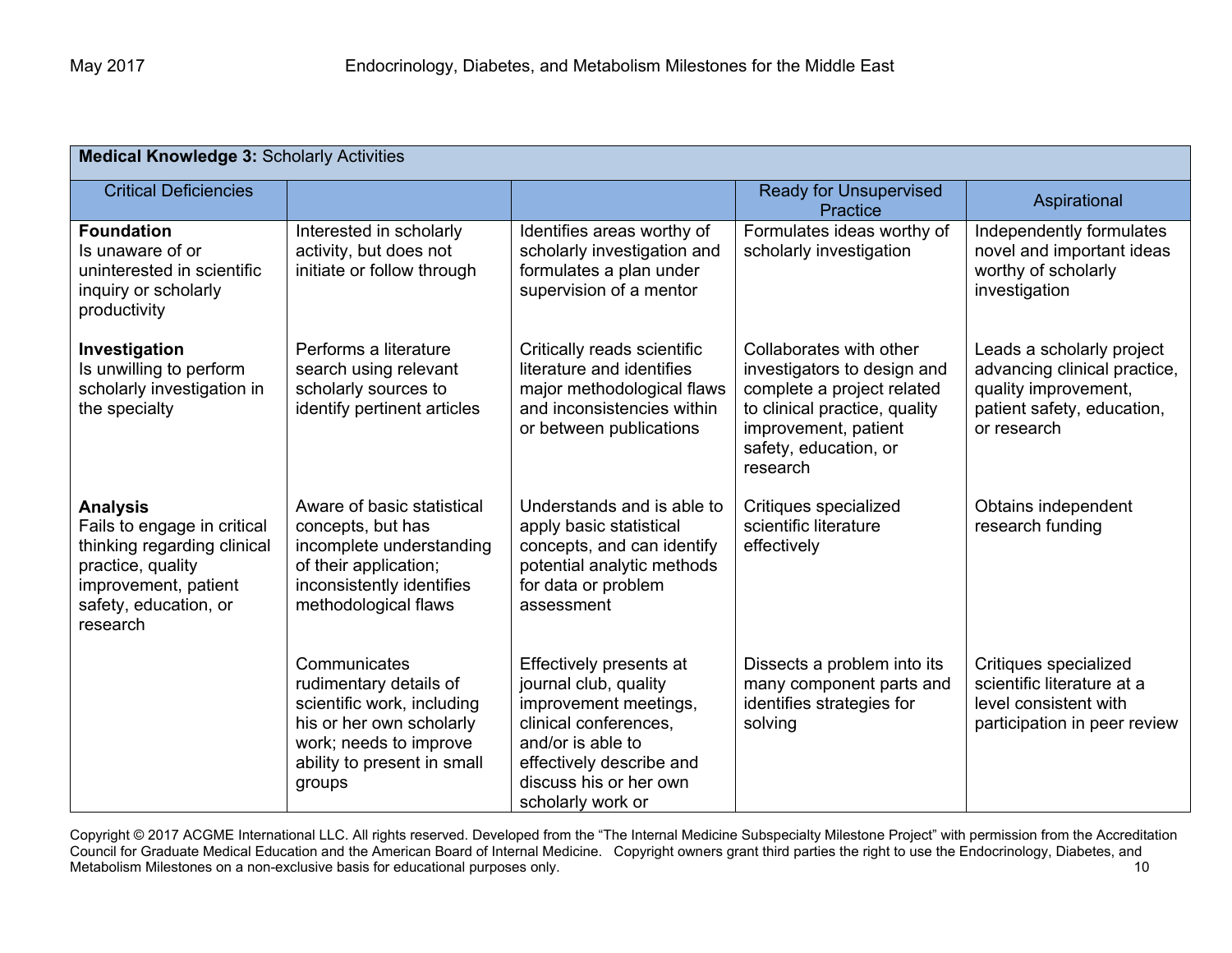|           | research |                                                                                                                                                                                                                                                                  |                                                                                                                                                                    |
|-----------|----------|------------------------------------------------------------------------------------------------------------------------------------------------------------------------------------------------------------------------------------------------------------------|--------------------------------------------------------------------------------------------------------------------------------------------------------------------|
|           |          | Uses analytical methods of<br>the field effectively                                                                                                                                                                                                              | Employs optimal statistical<br>techniques                                                                                                                          |
|           |          | Presents scholarly activity<br>at local or regional<br>meetings, and/or submits<br>an abstract summarizing<br>scholarly work to<br>regional/state/national<br>meetings, and/or publishes<br>non-peer-reviewed<br>manuscript(s) (e.g.,<br>reviews, book chapters) | Teaches analytic methods<br>in chosen field to peers<br>and others                                                                                                 |
|           |          |                                                                                                                                                                                                                                                                  | <b>Effectively presents</b><br>scholarly work at national<br>and international meetings                                                                            |
|           |          |                                                                                                                                                                                                                                                                  | Publishes peer-reviewed<br>manuscript(s) containing<br>scholarly work (clinical<br>practice, quality<br>improvement, patient<br>safety, education, or<br>research) |
|           |          |                                                                                                                                                                                                                                                                  |                                                                                                                                                                    |
| Comments: |          |                                                                                                                                                                                                                                                                  | Not Yet Assessable                                                                                                                                                 |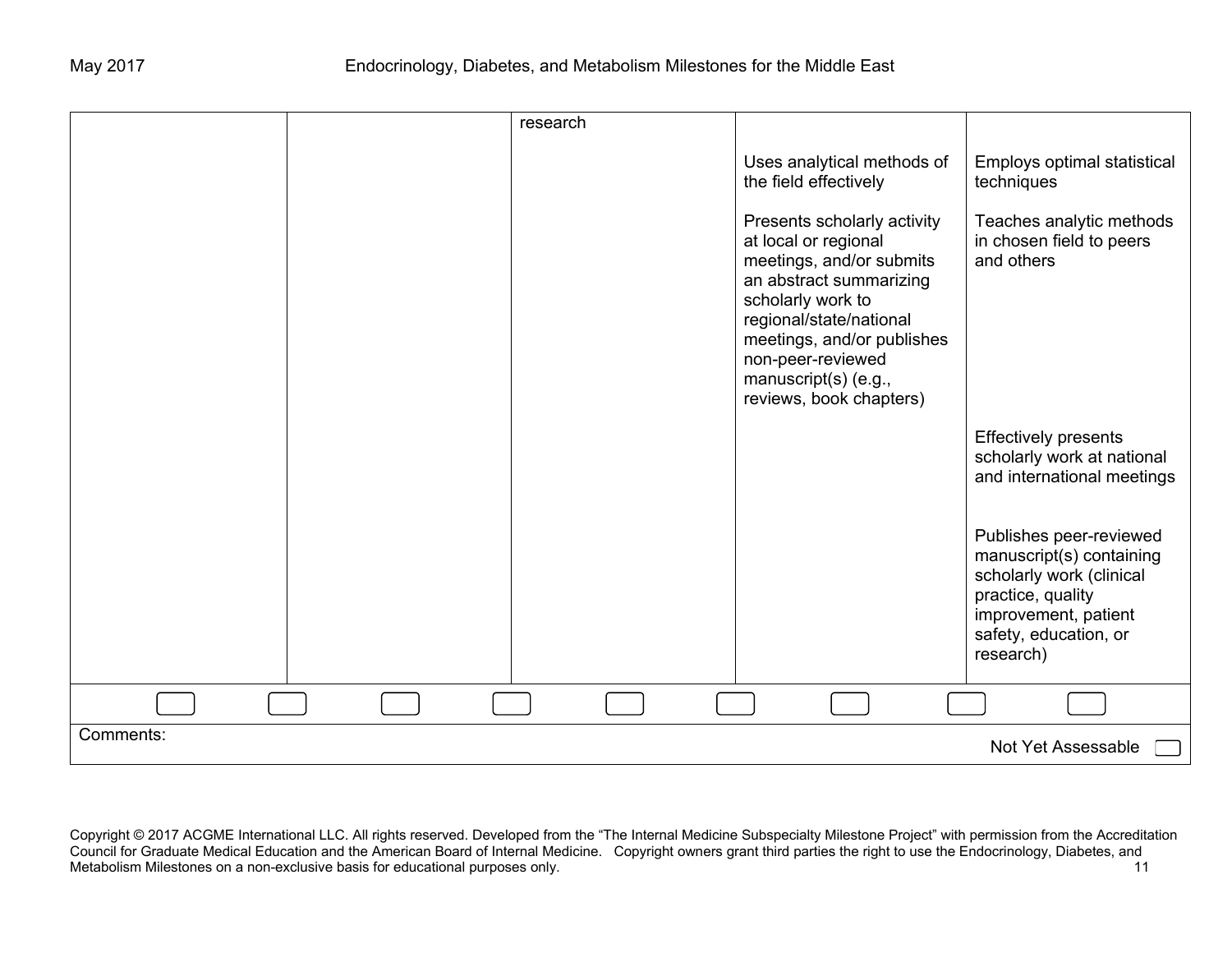| <b>Systems-Based Practice 1: Patient Safety and Quality Improvement</b>                |                                                                                                                                   |                                                                                                             |                                                                                                                         |                                                                                                                       |
|----------------------------------------------------------------------------------------|-----------------------------------------------------------------------------------------------------------------------------------|-------------------------------------------------------------------------------------------------------------|-------------------------------------------------------------------------------------------------------------------------|-----------------------------------------------------------------------------------------------------------------------|
| <b>Critical Deficiencies</b>                                                           |                                                                                                                                   |                                                                                                             | <b>Ready for Unsupervised</b><br>Practice                                                                               | Aspirational                                                                                                          |
| Demonstrates knowledge<br>of common patient safety<br>events                           | Identifies system factors<br>that lead to patient safety<br>events                                                                | Participates in analysis of<br>patient safety events<br>(simulated or actual)                               | Conducts analysis of<br>patient safety events and<br>offers error prevention<br>strategies (simulated or<br>actual)     | Actively engages teams<br>and processes to modify<br>systems to prevent patient<br>safety events                      |
| Demonstrates knowledge<br>of how to report patient<br>safety events                    | Reports patient safety<br>events through institutional<br>reporting systems (actual<br>or simulated)                              | Participates in disclosure<br>of patient safety events to<br>patients and families<br>(simulated or actual) | Discloses patient safety<br>events to patients and<br>families (simulated or<br>actual)                                 | Role models or mentors<br>others in the disclosure of<br>patient safety events                                        |
| Demonstrates knowledge<br>of basic quality<br>improvement<br>methodologies and metrics | Describes local quality<br>improvement initiatives<br>(e.g., community<br>vaccination rate, infection<br>rate, smoking cessation) | Participates in local<br>quality improvement<br>initiatives                                                 | Demonstrates the skills<br>required to identify,<br>develop, implement, and<br>analyze a quality<br>improvement project | Creates, implements, and<br>assesses quality<br>improvement initiatives at<br>the institutional or<br>community level |
|                                                                                        |                                                                                                                                   |                                                                                                             |                                                                                                                         |                                                                                                                       |
| Comments:<br>Not Yet Assessable                                                        |                                                                                                                                   |                                                                                                             |                                                                                                                         |                                                                                                                       |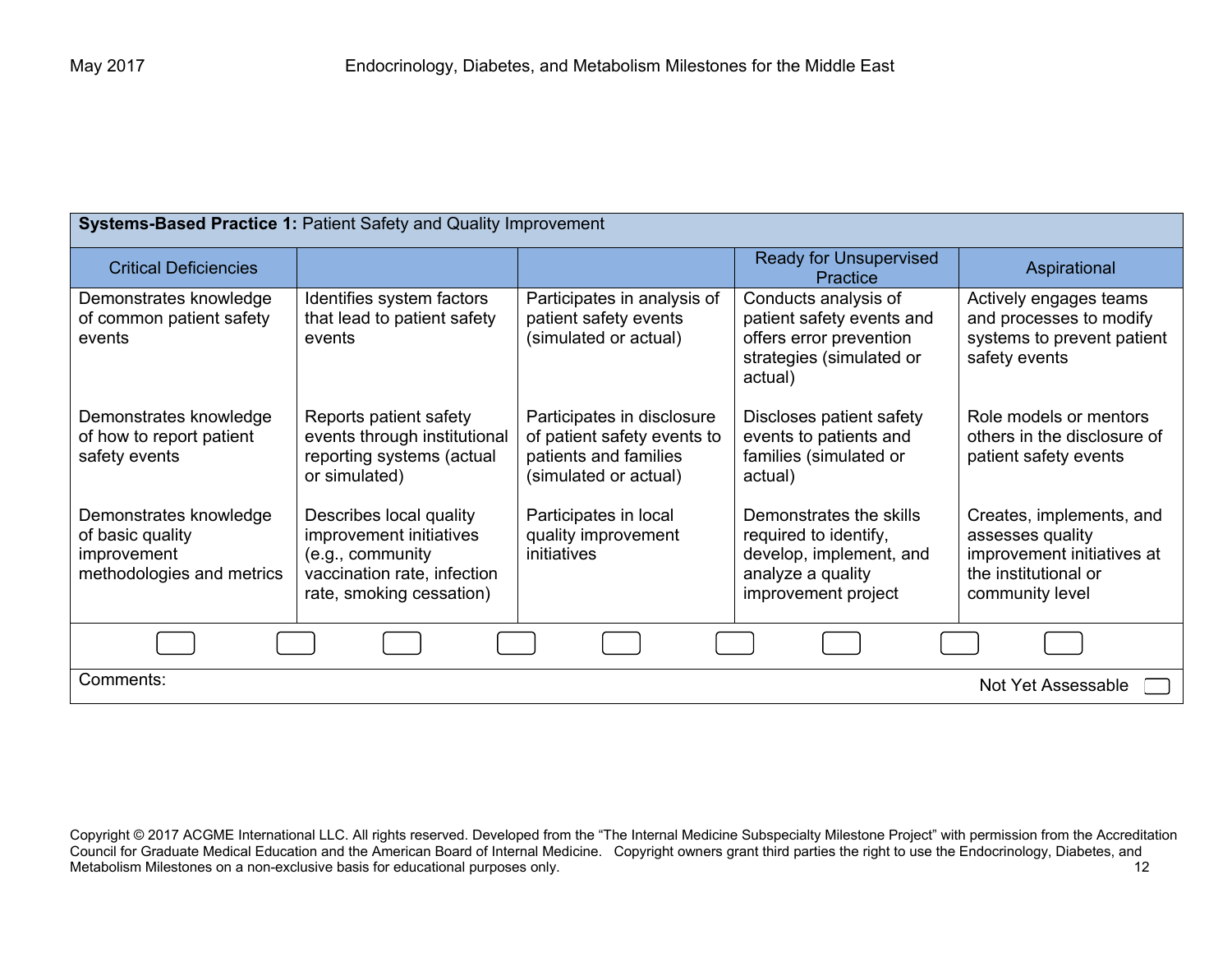| Systems-Based Practice 2: System Navigation for Patient-Centered Care                    |                                                                                                                                        |                                                                                                                                             |                                                                                                                                                                               |                                                                                                                                 |
|------------------------------------------------------------------------------------------|----------------------------------------------------------------------------------------------------------------------------------------|---------------------------------------------------------------------------------------------------------------------------------------------|-------------------------------------------------------------------------------------------------------------------------------------------------------------------------------|---------------------------------------------------------------------------------------------------------------------------------|
| <b>Critical Deficiencies</b>                                                             |                                                                                                                                        |                                                                                                                                             | <b>Ready for Unsupervised</b><br>Practice                                                                                                                                     | Aspirational                                                                                                                    |
| Demonstrates knowledge<br>of care coordination                                           | Coordinates care of<br>patients in routine clinical<br>situations effectively<br>utilizing the roles of the<br>interprofessional teams | Coordinates care of<br>patients in complex<br>clinical situations<br>effectively utilizing the<br>roles of their<br>interprofessional teams | Role models effective<br>coordination of patient-<br>centered care among<br>different disciplines and<br>specialties                                                          | Analyzes the process of<br>care coordination and<br>leads in the design and<br>implementation of<br>improvements                |
| Identifies key elements for<br>safe and effective<br>transitions of care and<br>handoffs | Performs safe and<br>effective transitions of<br>care/handoffs in routine<br>clinical situations                                       | Performs safe and<br>effective transitions of<br>care/handoffs in complex<br>clinical situations                                            | Role models and<br>advocates for safe and<br>effective transitions of<br>care/handoffs within and<br>across health care delivery<br>systems, including<br>outpatient settings | Improves quality of<br>transitions of care within<br>and across health care<br>delivery systems to<br>optimize patient outcomes |
| Demonstrates knowledge<br>of population and<br>community health needs<br>and disparities | Identifies specific<br>population and community<br>health needs and<br>inequities for their local<br>population                        | Uses local resources<br>effectively to meet the<br>needs of a patient<br>population and community                                           | Participates in changing<br>and adapting practice to<br>provide for the needs of<br>specific populations                                                                      | Leads innovations and<br>advocates for populations<br>and communities with<br>health care inequities                            |
|                                                                                          |                                                                                                                                        |                                                                                                                                             |                                                                                                                                                                               |                                                                                                                                 |
| Comments:<br>Not Yet Assessable                                                          |                                                                                                                                        |                                                                                                                                             |                                                                                                                                                                               |                                                                                                                                 |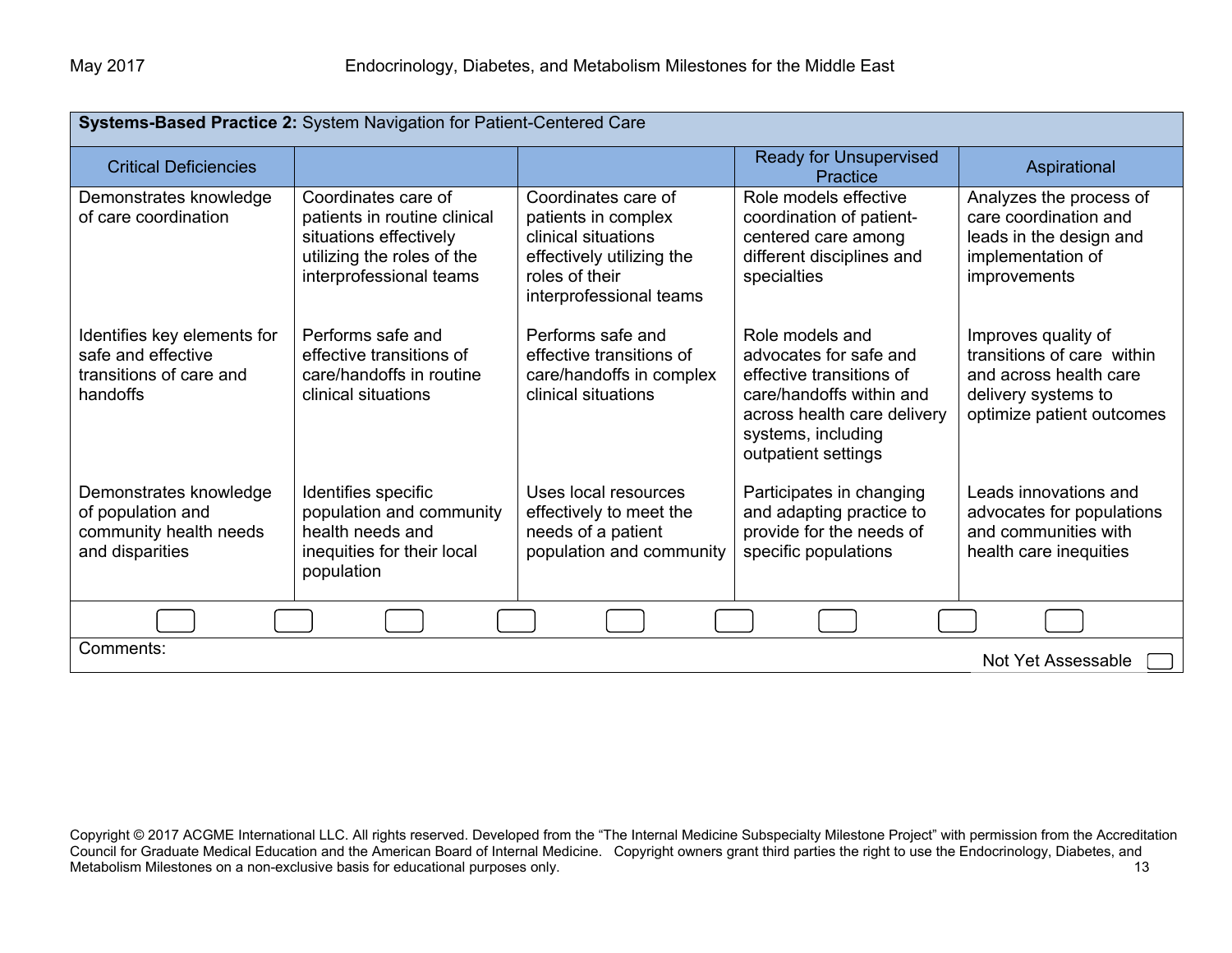| Systems-Based Practice 3: Physician Role in Health Care Systems                                                                                |                                                                                                                                  |                                                                                                                                                                      |                                                                                                                                                                      |                                                                                                                        |
|------------------------------------------------------------------------------------------------------------------------------------------------|----------------------------------------------------------------------------------------------------------------------------------|----------------------------------------------------------------------------------------------------------------------------------------------------------------------|----------------------------------------------------------------------------------------------------------------------------------------------------------------------|------------------------------------------------------------------------------------------------------------------------|
| <b>Critical Deficiencies</b>                                                                                                                   |                                                                                                                                  |                                                                                                                                                                      | <b>Ready for Unsupervised</b><br>Practice                                                                                                                            | Aspirational                                                                                                           |
| Identifies components of<br>the complex health care<br>system                                                                                  | Describes the physician's<br>role and how the<br>interrelated components of<br>complex health care<br>system impact patient care | Analyzes how personal<br>practice affects the system<br>(e.g., length of stay,<br>readmission rates, clinical<br>efficiency)                                         | Manages the interrelated<br>components of the<br>complex health care<br>systems for efficient and<br>effective patient care                                          | Advocates for or leads<br>change to enhance<br>systems for high value,<br>efficient, and effective<br>patient care     |
| Describes basic health<br>payment systems,<br>including government,<br>private, public, and<br>uninsured care and<br>different practice models | Delivers care informed by<br>patient specific payment<br>model                                                                   | Utilizes shared decision<br>making in patient care,<br>taking into consideration<br>payment models                                                                   | Advocates for patient care<br>understanding the<br>limitations of each<br>patient's payment model<br>(e.g., community<br>resources, patient<br>assistance resources) | Participates in advocacy<br>activities for health policy<br>to better align payment<br>systems with high value<br>care |
|                                                                                                                                                |                                                                                                                                  | Identifies resources and<br>effectively plans for<br>transition to practice (e.g.,<br>information technology,<br>legal, billing and coding,<br>financial, personnel) | Describes basic elements<br>needed to transition to<br>practice (e.g., contract<br>negotiations, malpractice<br>insurance, government<br>regulation, compliance)     |                                                                                                                        |
|                                                                                                                                                |                                                                                                                                  |                                                                                                                                                                      |                                                                                                                                                                      |                                                                                                                        |
| Comments:                                                                                                                                      |                                                                                                                                  |                                                                                                                                                                      |                                                                                                                                                                      | Not Yet Assessable                                                                                                     |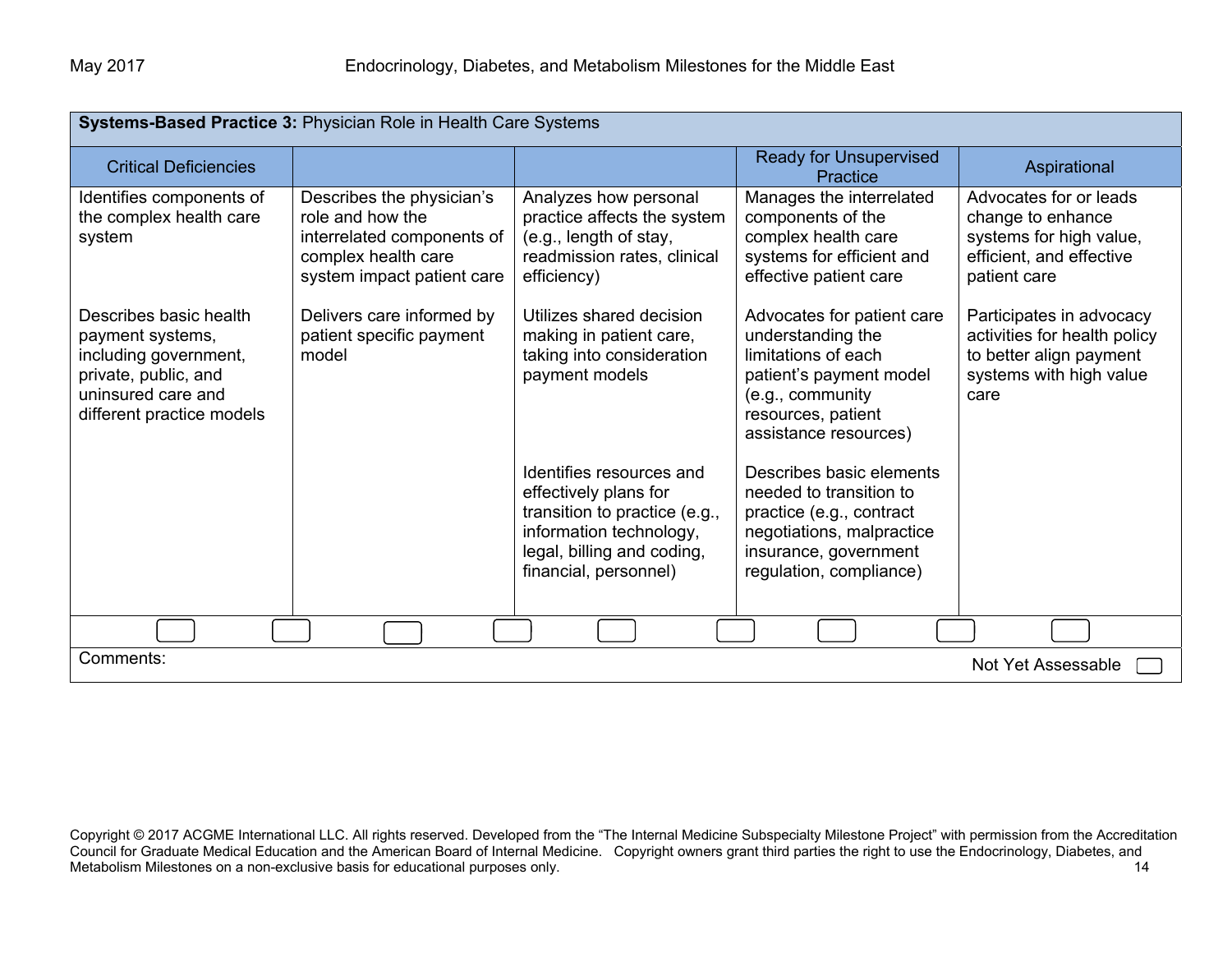| Practice-Based Learning and Improvement 1: Evidence-Based and Informed Practice                                                                             |                                                                                                                             |                                                                                                                                  |                                                                                                                                                                     |                                                                                                                                                    |
|-------------------------------------------------------------------------------------------------------------------------------------------------------------|-----------------------------------------------------------------------------------------------------------------------------|----------------------------------------------------------------------------------------------------------------------------------|---------------------------------------------------------------------------------------------------------------------------------------------------------------------|----------------------------------------------------------------------------------------------------------------------------------------------------|
| <b>Critical Deficiencies</b>                                                                                                                                |                                                                                                                             |                                                                                                                                  | <b>Ready for Unsupervised</b><br>Practice                                                                                                                           | Aspirational                                                                                                                                       |
| Demonstrates how to<br>access and use available<br>evidence, and incorporate<br>patient preferences and<br>values in order to care for a<br>routine patient | Articulates clinical<br>questions and elicits<br>patient preferences and<br>values in order to guide<br>evidence-based care | Locates and applies the<br>best available evidence,<br>integrated with patient<br>preference, to the care<br>of complex patients | Critically appraises and<br>applies evidence even in<br>the face of uncertainty and<br>conflicting evidence to<br>guide care, tailored to the<br>individual patient | Coaches others to critically<br>appraise and apply<br>evidence for complex<br>patients, and/or<br>participates in the<br>development of guidelines |
|                                                                                                                                                             |                                                                                                                             |                                                                                                                                  |                                                                                                                                                                     |                                                                                                                                                    |
| Comments:                                                                                                                                                   |                                                                                                                             |                                                                                                                                  |                                                                                                                                                                     | Not Yet Assessable                                                                                                                                 |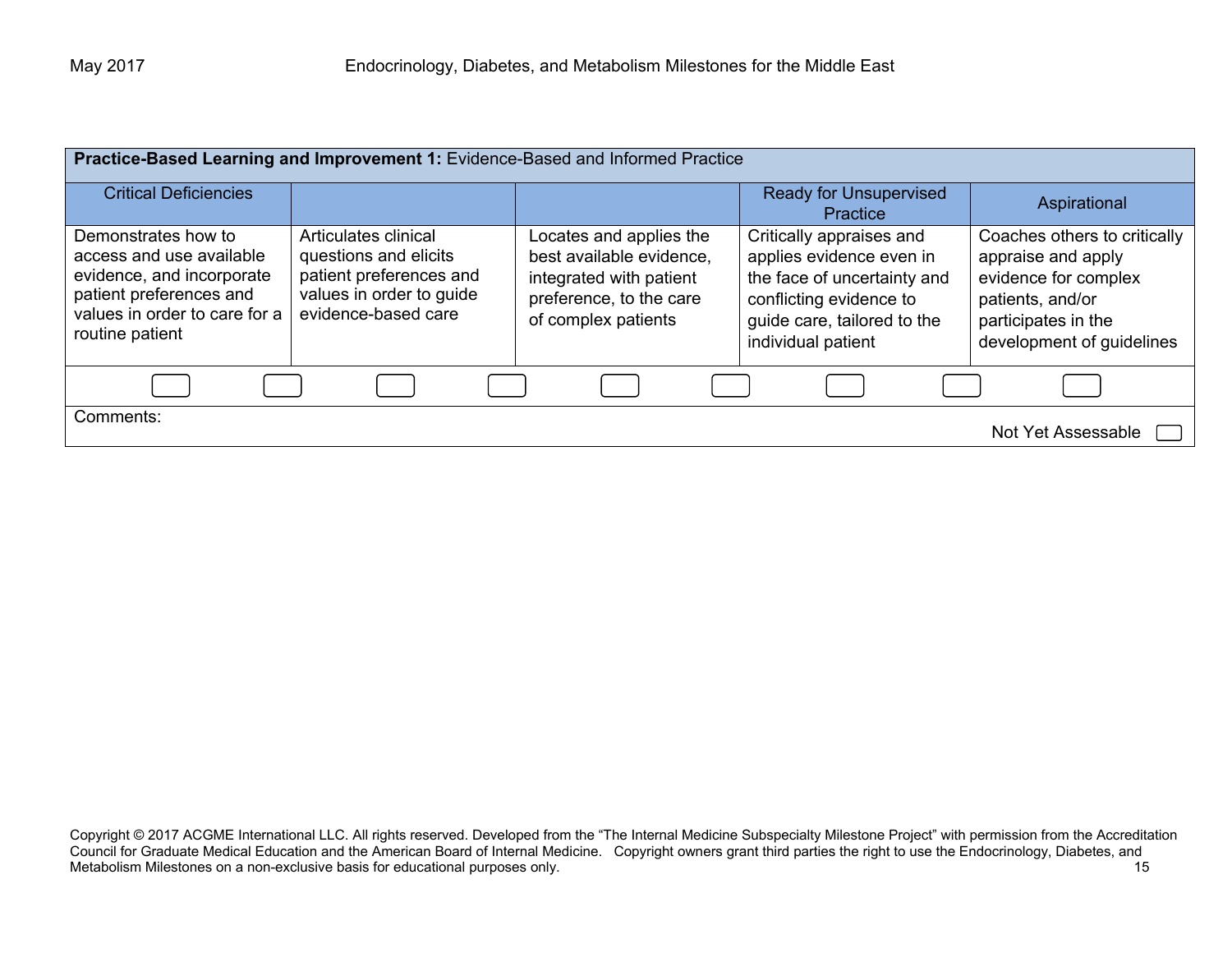| Practice-Based Learning and Improvement 2: Reflective Practice and Commitment to Personal Growth      |                                                                                                                        |                                                                                                                                            |                                                                                                                                      |                                                                                            |
|-------------------------------------------------------------------------------------------------------|------------------------------------------------------------------------------------------------------------------------|--------------------------------------------------------------------------------------------------------------------------------------------|--------------------------------------------------------------------------------------------------------------------------------------|--------------------------------------------------------------------------------------------|
| <b>Critical Deficiencies</b>                                                                          |                                                                                                                        |                                                                                                                                            | <b>Ready for Unsupervised</b><br>Practice                                                                                            | Aspirational                                                                               |
| Accepts responsibility for<br>personal and professional<br>development by<br>establishing goals       | Demonstrates openness to<br>performance data<br>(feedback and other input)<br>in order to inform goals                 | Seeks performance data<br>episodically, with<br>adaptability and humility                                                                  | Intentionally seeks<br>performance data<br>consistently, with<br>adaptability and humility                                           | Role models consistently<br>seeking performance data,<br>with adaptability and<br>humility |
| Identifies the factors that<br>contribute to gap(s)<br>between expectations and<br>actual performance | Analyzes and reflects on<br>the factors that contribute<br>to gap(s) between<br>expectations and actual<br>performance | Analyzes, reflects on, and<br>institutes behavioral<br>change(s) to narrow the<br>gap(s) between<br>expectations and actual<br>performance | Challenges assumptions<br>and considers alternatives<br>in narrowing the gap $(s)$<br>between expectations and<br>actual performance | Coaches others on<br>reflective practice                                                   |
| Actively seeks<br>opportunities to improve                                                            | Designs and implements a<br>learning plan, with<br>prompting                                                           | Independently creates and<br>implements a learning plan                                                                                    | Uses performance data to<br>measure the effectiveness<br>of the learning plan and,<br>when necessary, improves<br>it                 | Facilitates the design and<br>implementation of learning<br>plans for others               |
|                                                                                                       |                                                                                                                        |                                                                                                                                            |                                                                                                                                      |                                                                                            |
| Comments:<br>Not Yet Assessable                                                                       |                                                                                                                        |                                                                                                                                            |                                                                                                                                      |                                                                                            |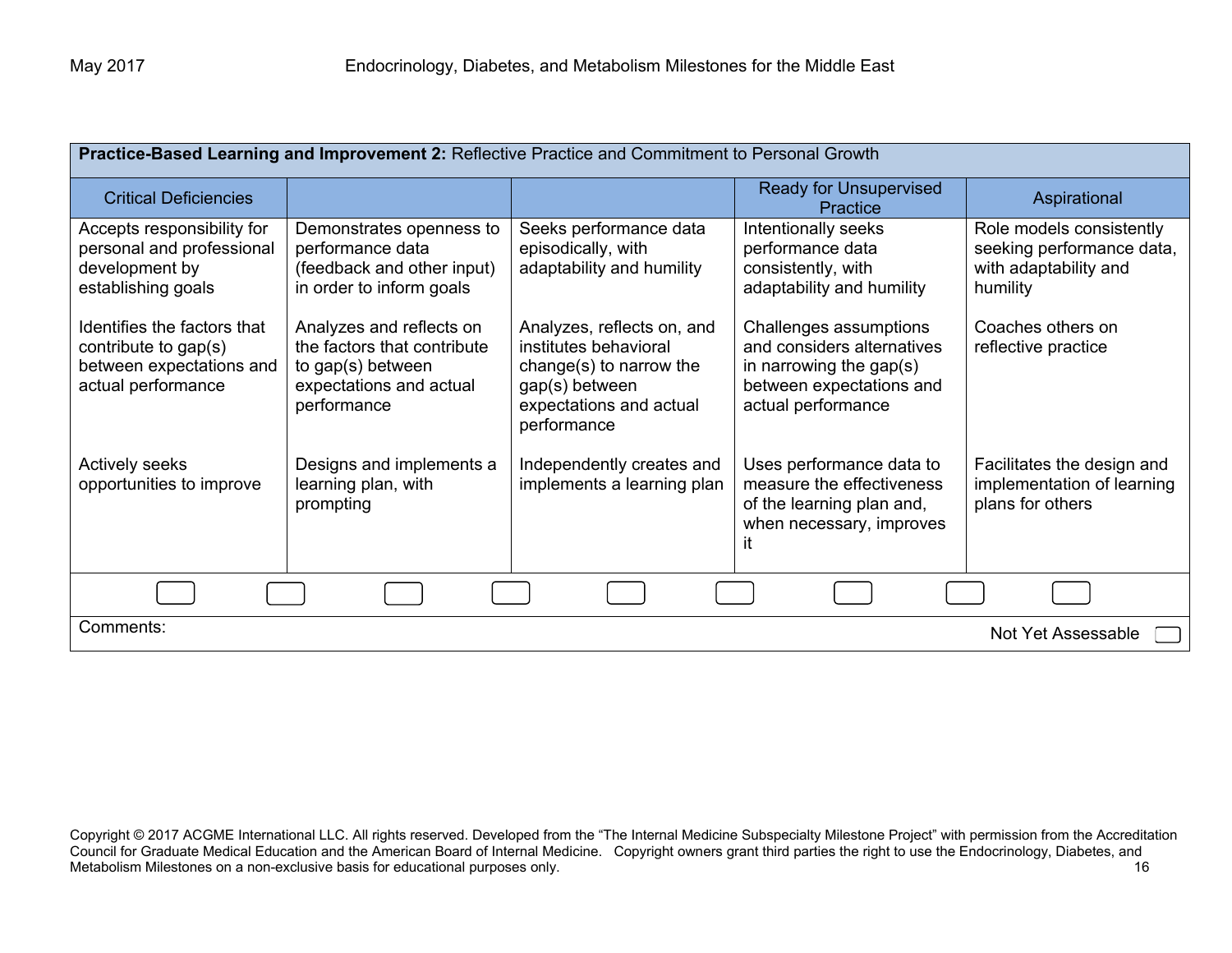| Professionalism 1: Professional Behavior and Ethical Principles                                                                                                                                                                                    |                                                                             |                                                                                            |                                                                                                                                                                                                              |                                                                                                                                           |  |
|----------------------------------------------------------------------------------------------------------------------------------------------------------------------------------------------------------------------------------------------------|-----------------------------------------------------------------------------|--------------------------------------------------------------------------------------------|--------------------------------------------------------------------------------------------------------------------------------------------------------------------------------------------------------------|-------------------------------------------------------------------------------------------------------------------------------------------|--|
| <b>Critical Deficiencies</b>                                                                                                                                                                                                                       |                                                                             |                                                                                            | <b>Ready for Unsupervised</b><br>Practice                                                                                                                                                                    | Aspirational                                                                                                                              |  |
| Identifies and describes<br>potential triggers for<br>professionalism lapses                                                                                                                                                                       | Demonstrates insight into<br>professional behavior in<br>routine situations | Demonstrates professional<br>behavior in complex or<br>stressful situations                | Recognizes situations that<br>may trigger professionalism<br>lapses and intervenes to<br>prevent lapses in self and<br>others                                                                                | Coaches others when their<br>behavior fails to meet<br>professional expectations                                                          |  |
| Describes when and<br>how to appropriately<br>report professionalism<br>lapses, including<br>strategies for<br>addressing common<br>barriers                                                                                                       | Takes responsibility for<br>own professionalism<br>lapses                   | Analyzes complex<br>situations using ethical<br>principles                                 | Recognizes and utilizes<br>appropriate resources for<br>managing and resolving<br>ethical dilemmas as needed<br>(e.g., ethics consultations,<br>literature review, risk<br>management/legal<br>consultation) | Identifies and seeks to<br>address system-level<br>factors that induce or<br>exacerbate ethical<br>problems or impede their<br>resolution |  |
| Demonstrates<br>knowledge of the ethical<br>principles underlying<br>informed consent,<br>surrogate decision<br>making, advance<br>directives,<br>confidentiality, error<br>disclosure, stewardship<br>of limited resources,<br>and related topics | Analyzes straightforward<br>situations using ethical<br>principles          | Recognizes need to seek<br>help in managing and<br>resolving complex ethical<br>situations |                                                                                                                                                                                                              |                                                                                                                                           |  |
|                                                                                                                                                                                                                                                    |                                                                             |                                                                                            |                                                                                                                                                                                                              |                                                                                                                                           |  |
| Comments:<br>Not Yet Assessable                                                                                                                                                                                                                    |                                                                             |                                                                                            |                                                                                                                                                                                                              |                                                                                                                                           |  |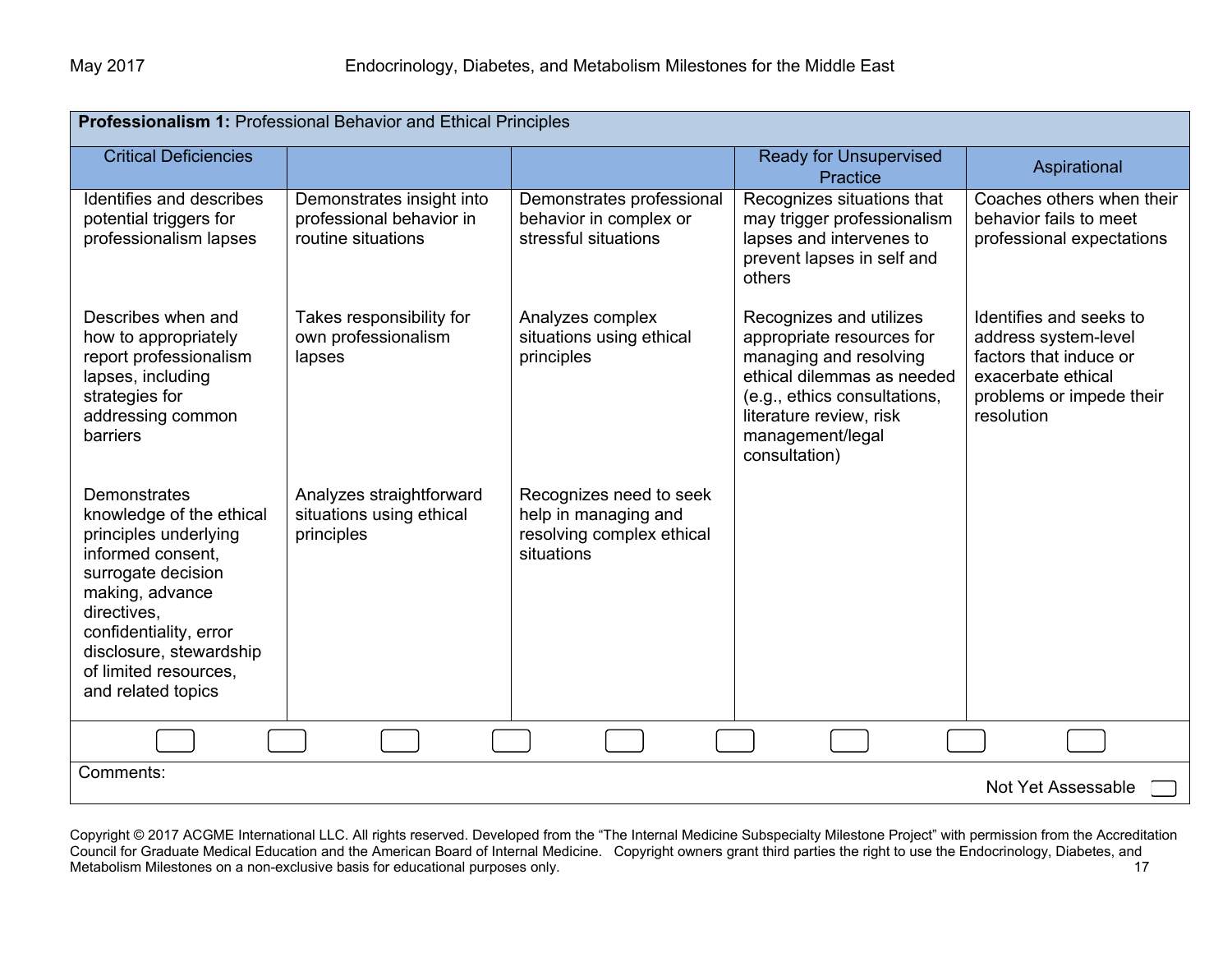| Professionalism 2: Accountability/Conscientiousness                                                                                                                                                                 |                                                                                                                                  |                                                                                                                                               |                                                                                                                             |                                       |
|---------------------------------------------------------------------------------------------------------------------------------------------------------------------------------------------------------------------|----------------------------------------------------------------------------------------------------------------------------------|-----------------------------------------------------------------------------------------------------------------------------------------------|-----------------------------------------------------------------------------------------------------------------------------|---------------------------------------|
| <b>Critical Deficiencies</b>                                                                                                                                                                                        |                                                                                                                                  |                                                                                                                                               | <b>Ready for Unsupervised</b><br><b>Practice</b>                                                                            | Aspirational                          |
| Takes responsibility for<br>failure to complete tasks<br>and responsibilities,<br>identifies potential<br>contributing factors, and<br>describes strategies for<br>ensuring timely task<br>completion in the future | Performs tasks and<br>responsibilities in a<br>timely manner with<br>appropriate attention to<br>detail in routine<br>situations | Performs tasks and<br>responsibilities in a<br>timely manner with<br>appropriate attention to<br>detail in complex or<br>stressful situations | Recognizes situations<br>that may impact others'<br>ability to complete tasks<br>and responsibilities in a<br>timely manner | Takes ownership of<br>system outcomes |
| Responds promptly to<br>requests or reminders to<br>complete tasks and<br>responsibilities                                                                                                                          | Recognizes situations<br>that may impact own<br>ability to complete tasks<br>and responsibilities in a<br>timely manner          | Proactively implements<br>strategies to ensure that<br>the needs of patients,<br>teams, and systems are<br>met                                |                                                                                                                             |                                       |
|                                                                                                                                                                                                                     |                                                                                                                                  |                                                                                                                                               |                                                                                                                             |                                       |
| Comments:                                                                                                                                                                                                           |                                                                                                                                  |                                                                                                                                               |                                                                                                                             | Not Yet Assessable                    |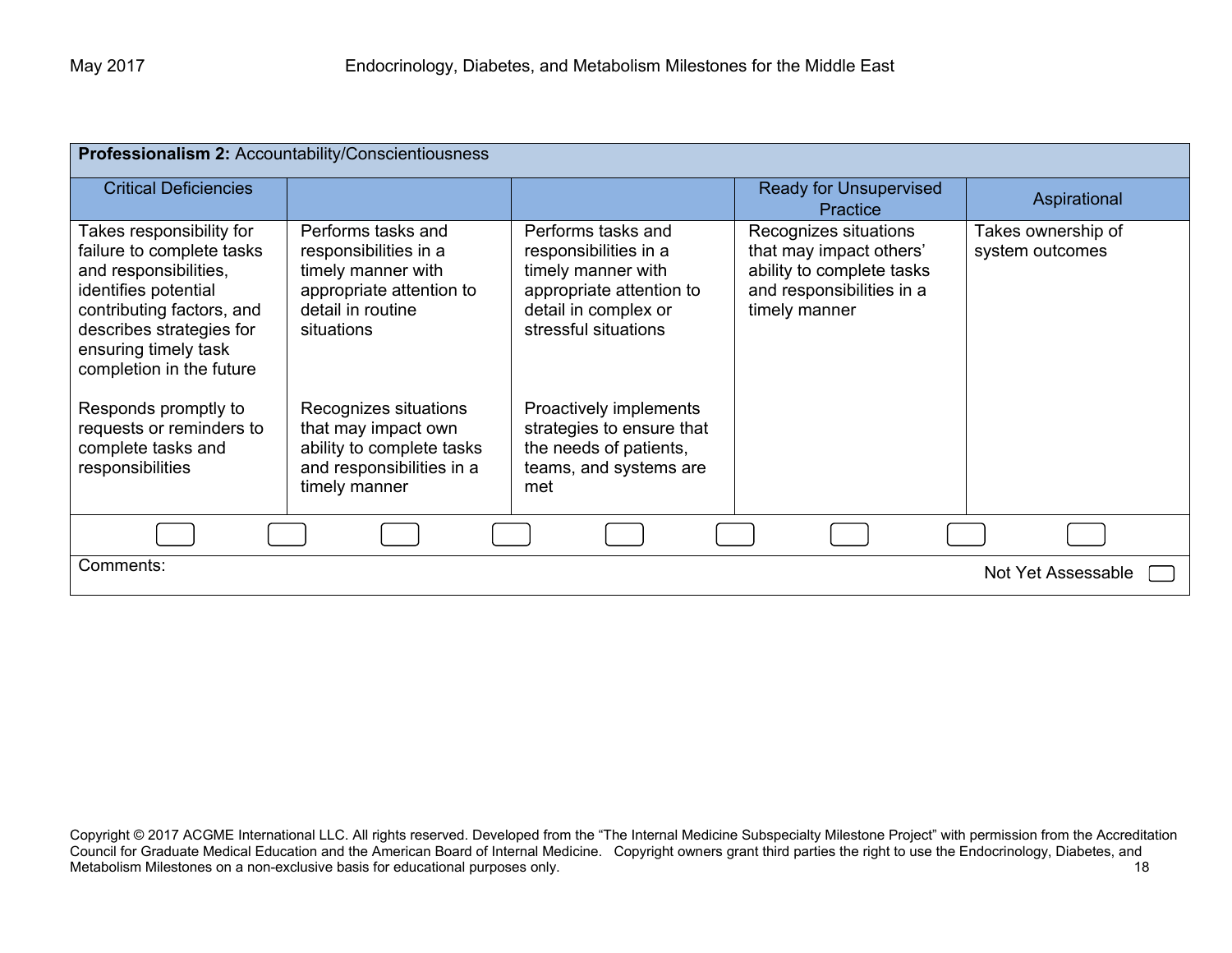| Professionalism 3: Self-Awareness and Help-Seeking                                  |                                                                                  |                                                                                                                        |                                                                                                                  |                                                                                                                                 |
|-------------------------------------------------------------------------------------|----------------------------------------------------------------------------------|------------------------------------------------------------------------------------------------------------------------|------------------------------------------------------------------------------------------------------------------|---------------------------------------------------------------------------------------------------------------------------------|
| <b>Critical Deficiencies</b>                                                        |                                                                                  |                                                                                                                        | <b>Ready for Unsupervised</b><br>Practice                                                                        | Aspirational                                                                                                                    |
| Recognizes status of<br>personal and<br>professional well-being,<br>with assistance | Independently<br>recognizes status of<br>personal and<br>professional well-being | With assistance,<br>proposes a plan to<br>optimize personal and<br>professional well-being                             | Independently develops a<br>plan to optimize personal<br>and professional well-being                             | Coaches others when<br>emotional responses or<br>limitations in<br>knowledge/skills do not<br>meet professional<br>expectations |
| Recognizes limits in the<br>knowledge/skills of self<br>or team, with assistance    | Independently<br>recognizes limits in the<br>knowledge/skills of self<br>or team | With assistance,<br>proposes a plan to<br>remediate or improve<br>limits in the<br>knowledge/skills of self<br>or team | Independently develops a<br>plan to remediate or<br>improve limits in the<br>knowledge/skills of self or<br>team |                                                                                                                                 |
|                                                                                     | <b>Demonstrates</b><br>appropriate help-seeking<br>behaviors                     |                                                                                                                        |                                                                                                                  |                                                                                                                                 |
|                                                                                     |                                                                                  |                                                                                                                        |                                                                                                                  |                                                                                                                                 |
| Comments:                                                                           |                                                                                  |                                                                                                                        |                                                                                                                  | Not Yet Assessable                                                                                                              |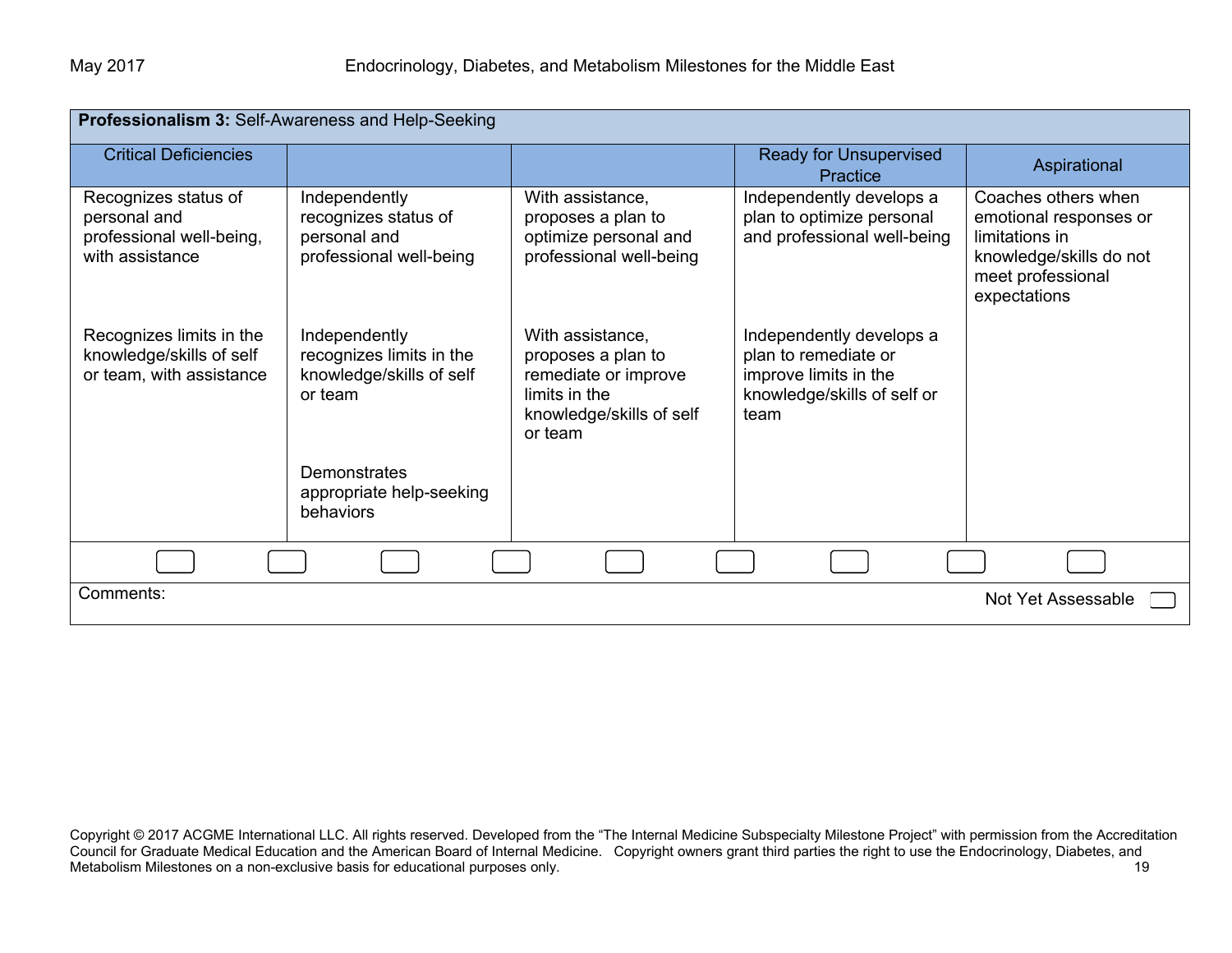| Interpersonal and Communication Skills 1: Patient- and Family-Centered Communication                                                                                                       |                                                                                                                                                                                                                         |                                                                                                                                                                                                   |                                                                                                                                                                            |                                                                                                                                              |  |
|--------------------------------------------------------------------------------------------------------------------------------------------------------------------------------------------|-------------------------------------------------------------------------------------------------------------------------------------------------------------------------------------------------------------------------|---------------------------------------------------------------------------------------------------------------------------------------------------------------------------------------------------|----------------------------------------------------------------------------------------------------------------------------------------------------------------------------|----------------------------------------------------------------------------------------------------------------------------------------------|--|
| <b>Critical Deficiencies</b>                                                                                                                                                               |                                                                                                                                                                                                                         |                                                                                                                                                                                                   | <b>Ready for Unsupervised</b><br>Practice                                                                                                                                  | Aspirational                                                                                                                                 |  |
| Uses language and non-<br>verbal behavior to<br>demonstrate respect and<br>establish rapport                                                                                               | Establishes a therapeutic<br>relationship in<br>straightforward<br>encounters using active<br>listening and clear<br>language                                                                                           | Establishes a therapeutic<br>relationship<br>in challenging patient<br>encounters                                                                                                                 | Easily establishes<br>therapeutic relationships,<br>with attention to<br>patient/family concerns<br>and context, regardless of<br>complexity                               | Mentors others in situational<br>awareness and critical self-<br>reflection to consistently<br>develop positive therapeutic<br>relationships |  |
| Identifies common barriers to<br>effective communication<br>(e.g., language, disability)<br>while accurately<br>communicating own role<br>within the health care system                    | Identifies complex barriers<br>to effective<br>communication (e.g.,<br>health literacy, cultural)                                                                                                                       | When prompted, reflects<br>on personal biases while<br>attempting to minimize<br>communication barriers                                                                                           | Independently recognizes<br>personal biases while<br>attempting to proactively<br>minimize communication<br>barriers                                                       | Role models self-<br>awareness practice while<br>identifying teaching a<br>contextual approach to<br>minimize communication<br>barriers      |  |
| Identifies the need to adjust<br>communication strategies<br>based on assessment of<br>patient/family expectations<br>and understanding of their<br>health status and treatment<br>options | Organizes and initiates<br>communication with<br>patients/families by<br>introducing stakeholders,<br>setting the agenda,<br>clarifying expectations,<br>and verifying an<br>understanding of the<br>clinical situation | With guidance, sensitively<br>and compassionately<br>delivers medical<br>information; elicits<br>patient/family values, goals<br>and preferences; and<br>acknowledges uncertainty<br>and conflict | Independently uses<br>shared decision making to<br>align patient/family<br>values, goals, and<br>preferences with<br>treatment options to make<br>a personalized care plan | Role models shared<br>decision making in<br>patient/family<br>communication in situations<br>with a high degree of<br>uncertainty/conflict   |  |
|                                                                                                                                                                                            |                                                                                                                                                                                                                         |                                                                                                                                                                                                   |                                                                                                                                                                            |                                                                                                                                              |  |
| Comments:                                                                                                                                                                                  | Not Yet Assessable                                                                                                                                                                                                      |                                                                                                                                                                                                   |                                                                                                                                                                            |                                                                                                                                              |  |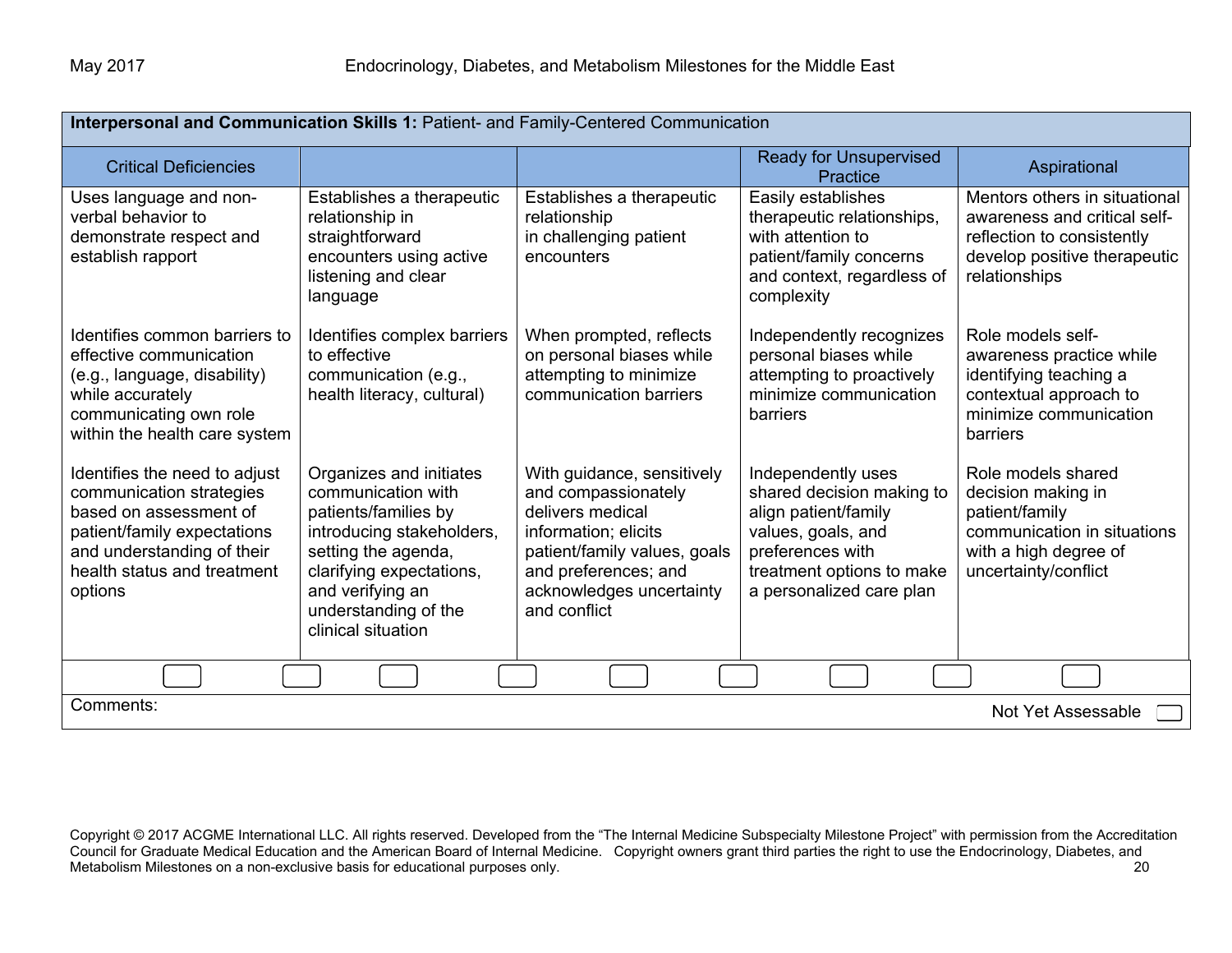| Interpersonal and Communication Skills 2: Interprofessional and Team Communication |                                                                                 |                                                                            |                                                                                                                 |                                                                                                                                                 |
|------------------------------------------------------------------------------------|---------------------------------------------------------------------------------|----------------------------------------------------------------------------|-----------------------------------------------------------------------------------------------------------------|-------------------------------------------------------------------------------------------------------------------------------------------------|
| <b>Critical Deficiencies</b>                                                       |                                                                                 |                                                                            | <b>Ready for Unsupervised</b><br>Practice                                                                       | Aspirational                                                                                                                                    |
| Respectfully requests a<br>consultation                                            | Clearly and concisely<br>requests a consultation                                | Checks own<br>understanding of<br>consultant<br>recommendations            | Coordinates<br>recommendations from<br>different members of the<br>health care team to<br>optimize patient care | Role models flexible<br>communication strategies<br>that value input from all<br>health care team<br>members, resolving<br>conflict when needed |
| Respectfully receives a<br>consultation request                                    | Clearly and concisely<br>responds to a consultation<br>request                  | Checks understanding of<br>recommendations when<br>providing consultation  | Communicates feedback<br>and constructive criticism to<br>superiors                                             | Facilitates regular health<br>care team-based feedback<br>in complex situations                                                                 |
| Uses language that<br>values all members of<br>the health care team                | Communicates<br>information effectively<br>with all health care team<br>members | Uses active listening to<br>adapt communication<br>style to fit team needs |                                                                                                                 |                                                                                                                                                 |
|                                                                                    | Solicits feedback on<br>performance as a member<br>of the health care team      | Communicates concerns<br>and provides feedback to<br>peers and learners    |                                                                                                                 |                                                                                                                                                 |
|                                                                                    |                                                                                 |                                                                            |                                                                                                                 |                                                                                                                                                 |
| Comments:<br>Not Yet Assessable                                                    |                                                                                 |                                                                            |                                                                                                                 |                                                                                                                                                 |